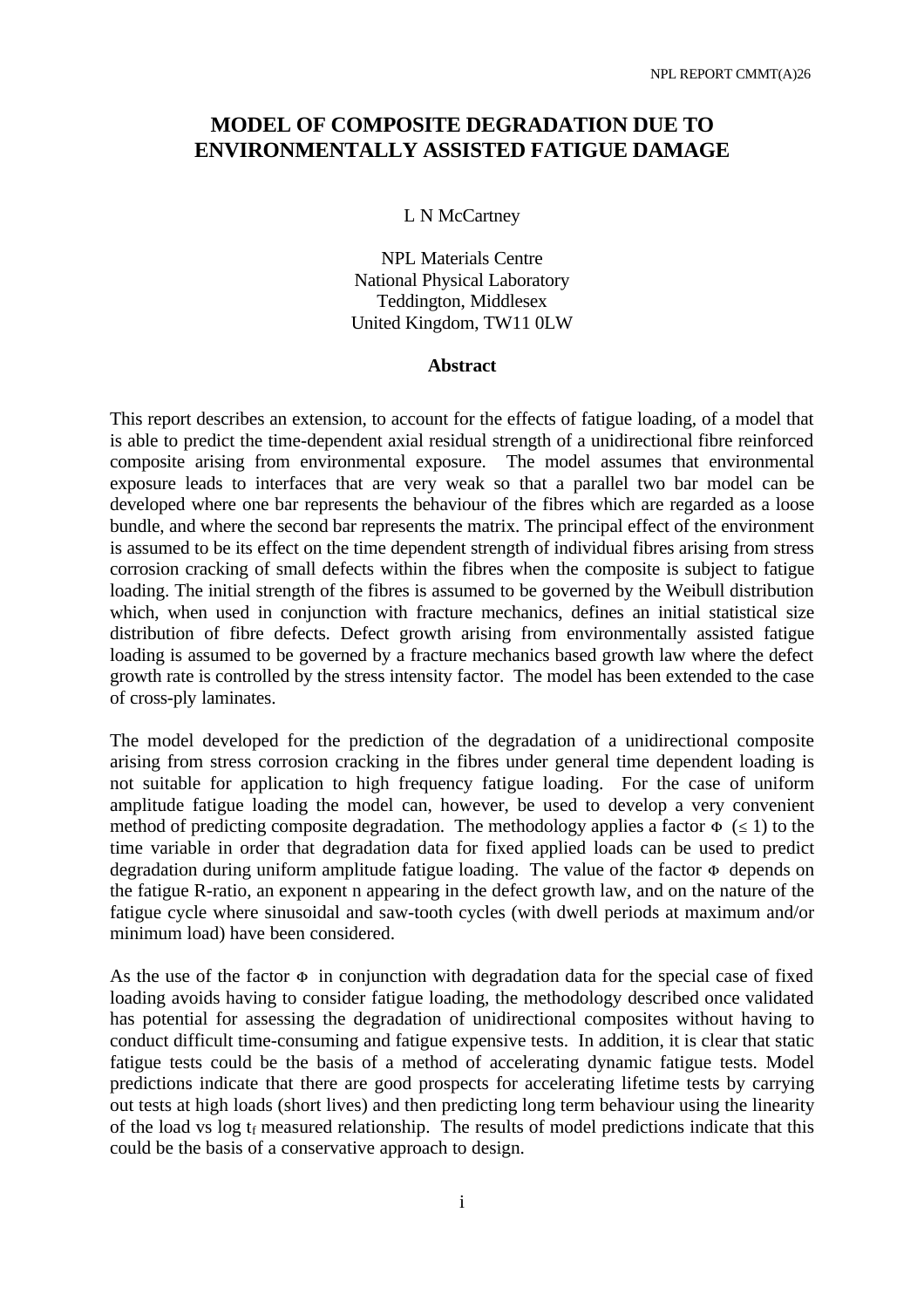# © Crown copyright 2001 Reproduced by permission of Controller, HMSO

ISSN 1473-2734

National Physical Laboratory Teddington, Middlesex, UK, TW11 0LW

No extracts from this report may be reproduced without the prior written consent of the Managing Director, National Physical Laboratory; the source must be acknowledged.

Approved on behalf of Managing Director, NPL, by Dr C Lea, Head of NPL Materials Centre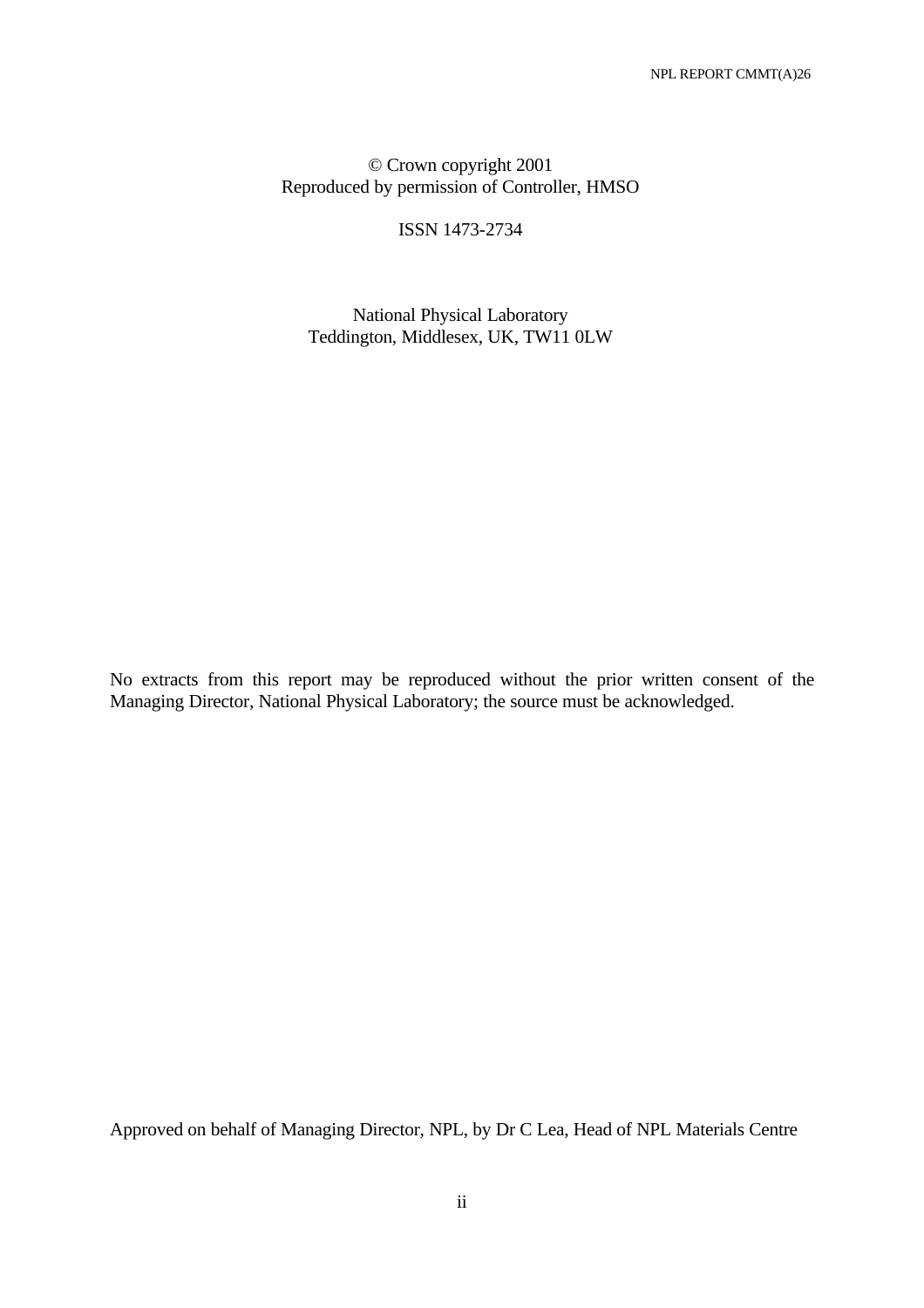# **CONTENTS**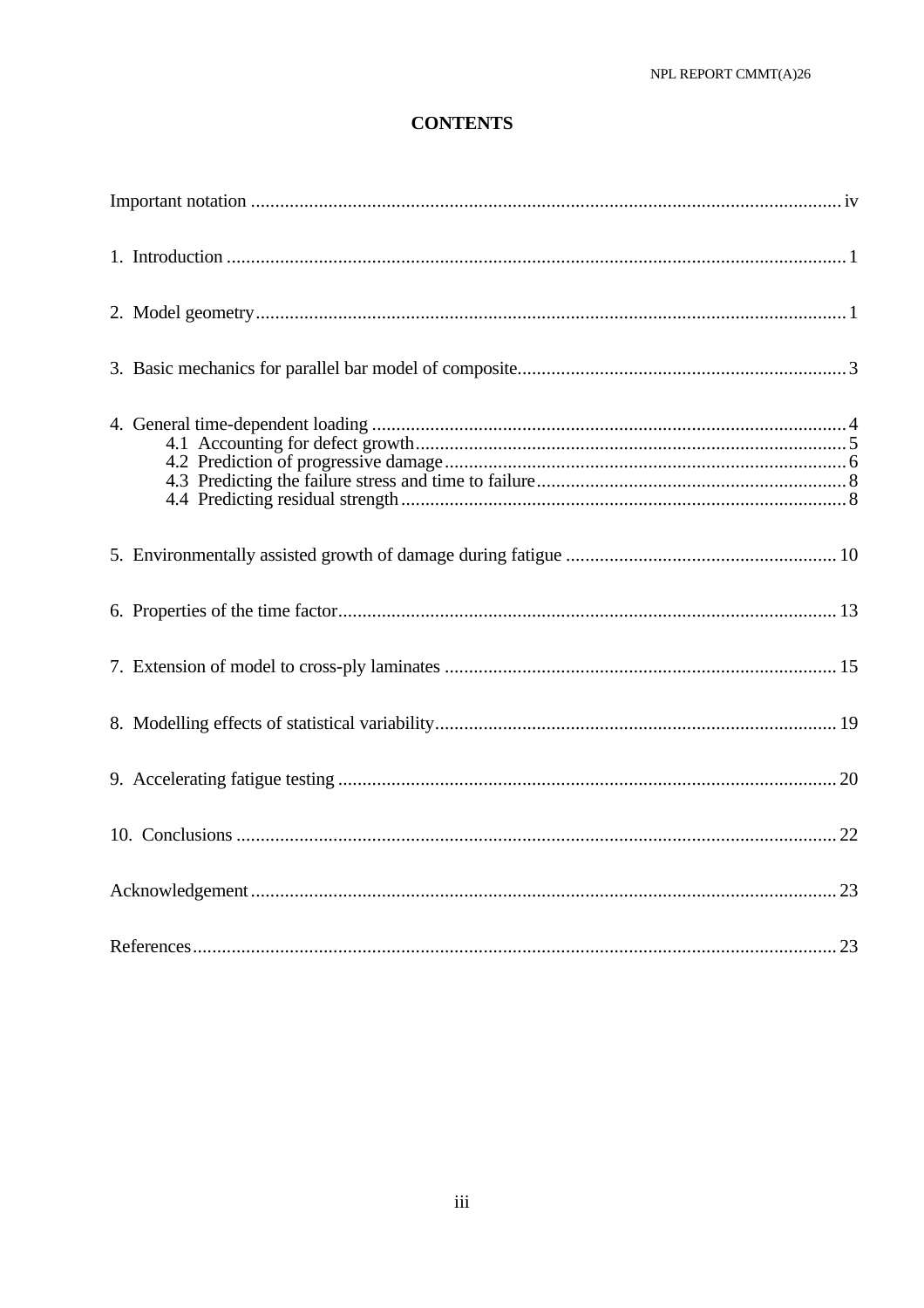# **Important notation**

| A                     | Area of cross section of a single fibre                                      |
|-----------------------|------------------------------------------------------------------------------|
| $V_f$                 | Fibre volume fraction                                                        |
| $V_m$                 | Matrix volume fraction                                                       |
| $F_b(t)$              | Maximum load applied to the fibre bundle                                     |
| $\sigma(t)$           | Maximum stress in a surviving fibre                                          |
| $\Delta \sigma(t)$    | Stress range in a surviving fibre                                            |
| $\sigma_{b}(t)$       | Effective stress applied to the bundle of fibres                             |
| $\sigma_{app}(t)$     | Effective stress applied to the composite                                    |
| $\sigma_{m}(t)$       | Maximum stress in the matrix                                                 |
| $\Delta\sigma_{m}(t)$ | Stress range in the matrix                                                   |
| $\epsilon(t)$         | Axial strain in fibres and matrix after time t                               |
| $E_f$                 | Young's modulus of the fibres                                                |
| $E_m$                 | Young's modulus of the matrix                                                |
| $E_b(t)$              | Effective modulus of the fibre bundle                                        |
| $E_c(t)$              | Effective modulus of the composite                                           |
| N(t)                  | Number of surviving fibres after time t                                      |
| α                     | Dimensionless parameter defined by $V_mE_m/V_fE_f$                           |
| a                     | Parameter characterising fibre damage due to fatigue loading                 |
| $a_c(t)$              | Critical value of a after time t                                             |
| $X_{o}(t)$            | Initial value of a that requires time t to reach the critical value $a_c(t)$ |
| $\sigma_i(t)$         | Initial strength of fibres that fail after time t                            |
| m                     | Weibull exponent                                                             |
| $\sigma_{\rm o}$      | Scaling stress used in Weibull distribution                                  |
| S(t)                  | Residual strength after time t                                               |
| A                     | Coefficient appearing in the fibre degradation law                           |
| n                     | Exponent appearing in the fibre degradation law                              |
| F                     | Maximum load applied during fatigue loading                                  |
| $F_{min}$             | Minimum load applied during fatigue loading                                  |
| $\Delta F$            | Load range for uniform amplitude fatigue loading                             |
| R                     | Fatigue load ratio (F/F <sub>min</sub> )                                     |
| $\omega$              | Frequency of uniform amplitude cyclic loading                                |
| Φ                     | Factor appearing in definition $\tau = \tau \Phi$ for 'reduced' time         |
| $\hat{\mathbf{x}}$    | Normalised value of any quantity x                                           |
| $E_{90}$              | Transverse Young's modulus of the 90 <sup>°</sup> plies                      |
| $h_0$                 | Total thickness of $0^{\circ}$ plies                                         |
| $h_{90}$              | Total thickness of 90° plies                                                 |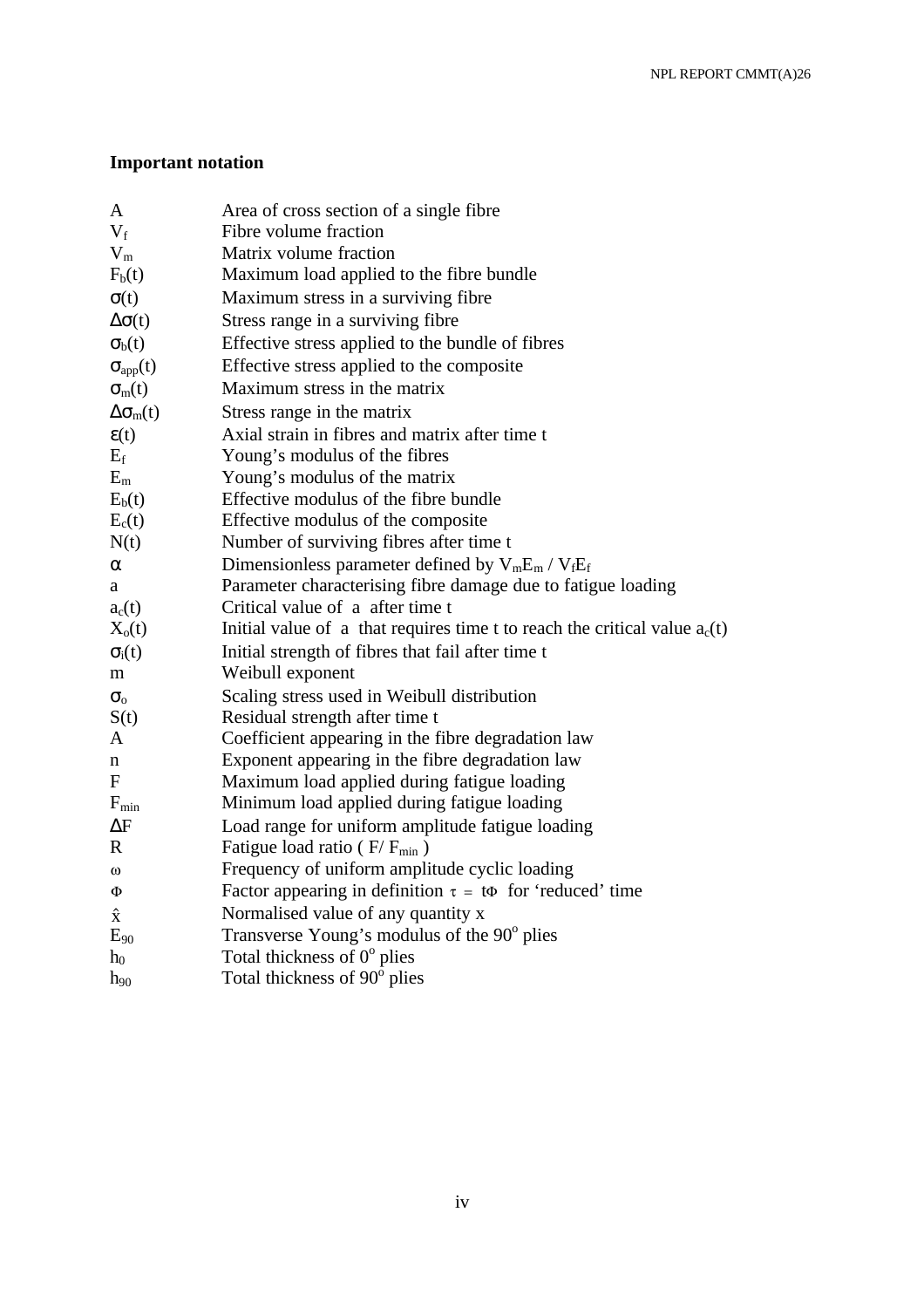### **1. Introduction**

The axial strength of unidirectional fibre reinforced composites is controlled by the strength of the fibres. In cross-ply laminates the axial strength of the laminate is controlled to a large degree by the strength of the fibres in the  $0^{\circ}$  plies. Fibre strength is statistical in nature due to the presence of defects both on fibre surfaces, and in their interior. This aspect has been described in an earlier report [1] that described a model of the environmental degradation of unidirectional composites subject to fixed axial loads. The effect of interface properties on axial strength are of secondary importance, and modelling their effect on axial strength requires the use of sophisticated stress transfer models and Monte Carlo simulation techniques; topics that have been considered in references [2, 3]. For unprotected glass fibres, it is well known (see for example [4]) that the environmental exposure of the composite leads to time dependent reductions in fibre strength. The strength reduction of the fibres results because of chemical effects (such as leaching) that affect the fibre properties, and because of the progressive growth of fibre defects caused by stress corrosion cracking at a microscopic level. Property degradation due to chemical effects has not been considered due to the significant technical difficulties of quantifying their effect in models, and of obtaining appropriate data to be used by such models. This aspect is an important phenomenon whose investigation is beyond the scope of the study.

Environmental exposure, for times long enough to reach saturation, can lead to a deterioration in interface properties. Given that the axial strength of a unidirectional composite is not affected to a great extent by interface properties, it is reasonable to assume, when modelling the effects of aggressive environments on the axial behaviour of unidirectional composites and cross-ply laminates, that the interfaces in the composite following prolonged exposure have no 'strength'. Because of the approximations that have to be made, the approach leads at best to a first order model. This enables a relatively simple approach to be taken that will provide good insight into the axial behaviour of a composite when exposed to both an aggressive environment and time dependent loading such as cyclic fatigue.

One objective of this report is to extend the existing model [1], that is valid only for fixed axial loads, so that the load carrying capacity of the matrix is taken into account when considering the axial behaviour of glass fibre reinforced composites subject to environmental exposure in the presence of time dependent loads, e.g. fatigue loading. A second objective is to use the model developed as the basis for investigating how both static and dynamic fatigue tests might be accelerated so that long-term performance can be estimated from shorter term tests.

# **2. Model geometry**

Consider a unidirectional fibre reinforced composite having a fibre volume fraction  $V_f$  and matrix volume fraction  $V_m$  such that  $V_f + V_m = 1$ . The composite has been wholly immersed in an aggressive environment for a sufficient time for the composite to be fully saturated, and so that the chemical degradation of fibre and matrix properties is complete. The application of an axial load, which might be time dependent, leads to the environmental growth of defects in the fibres; a phenomenon well known to afflict glass fibres [4].

Following the approach of [1], the interfaces between the fibres and matrix are regarded as being significantly weakened by the environment to the extent that it can be assumed that the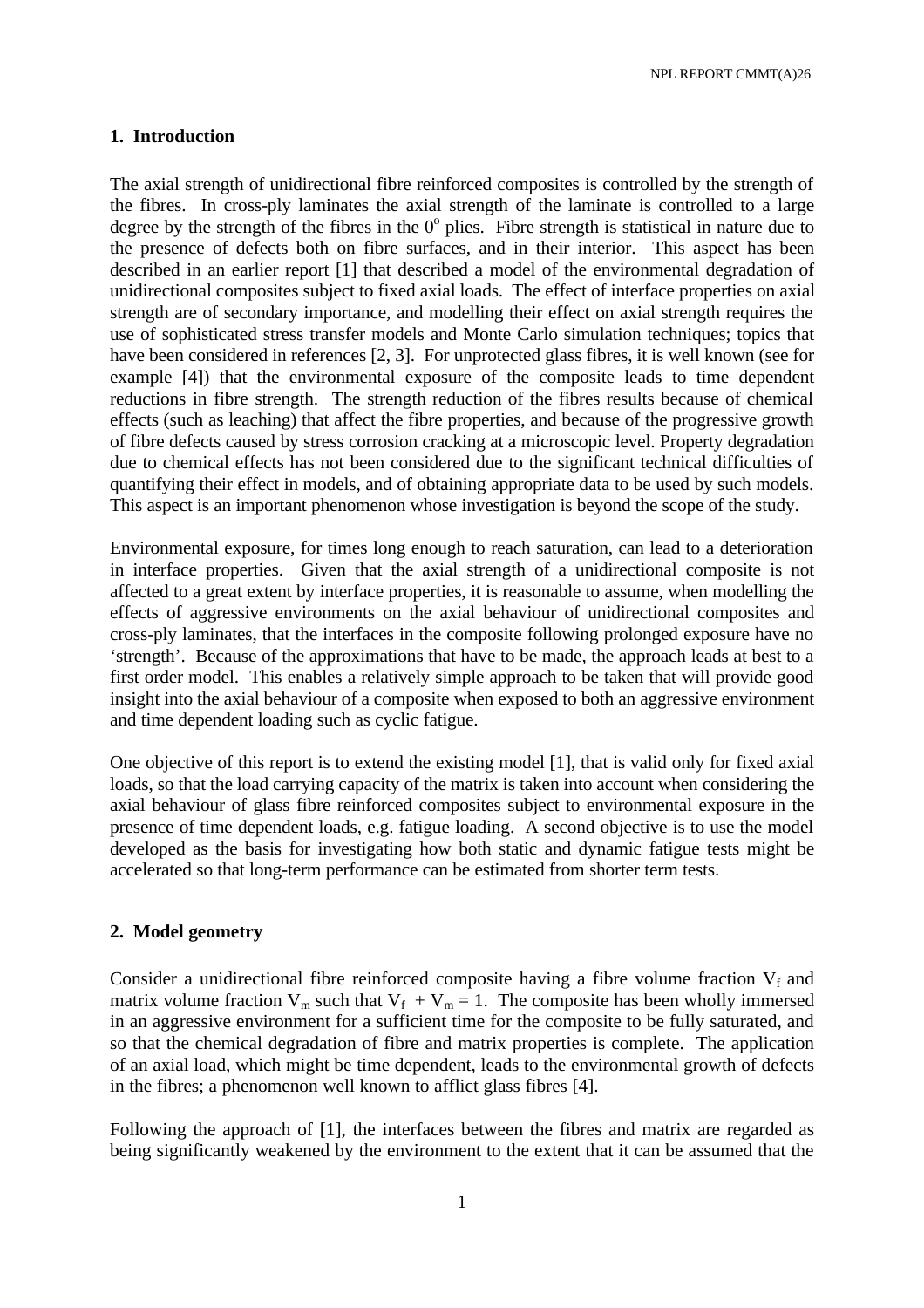fibres and matrix behave independently in regions of the composite that are well away from the uniaxial loading mechanism where clamping effects become important. This assumption means that the composite can be modelled as a parallel bar model, as shown in Fig.1. The fibres in the composite are regarded as acting as a loose bundle forming one bar of the model. The matrix material in the composite is considered as being gathered together to form the other bar of the model that is regarded as homogeneous, i.e. the bar is solid. When a fibre fails the load it carried is shared between the surviving fibres in the bundle and the matrix in such a way that all surviving fibres and matrix experience the same axial strain increment. The fibres are assumed to have the same length so that throughout the progressive failure process the stress in each surviving fibre has the same value that will be time dependent. The composite is subject to a time dependent applied load  $F(t)$  for all times  $t > 0$ , where  $t = 0$ corresponds to the time when the load is first applied. Environmental defect growth in the fibres leads to progressive fibre failure until the bundle collapses. It is assumed that bundle collapse corresponds to the catastrophic failure of the composite, i.e. the matrix strength is insufficient to maintain the load when all the fibres have failed. The objective is to develop the parallel bar model of a composite so that it can predict the dependence of composite life  $t_f$ on the time dependent applied load  $F(t)$ , and the dependence of the residual strength  $F^*(t)$  of the composite on elapsed time t from the instant of first loading.



*Fig.1 : Schematic diagram of the parallel bar model of a unidirectional composite that is used to predict the effects of environmental exposure on axial composite properties.*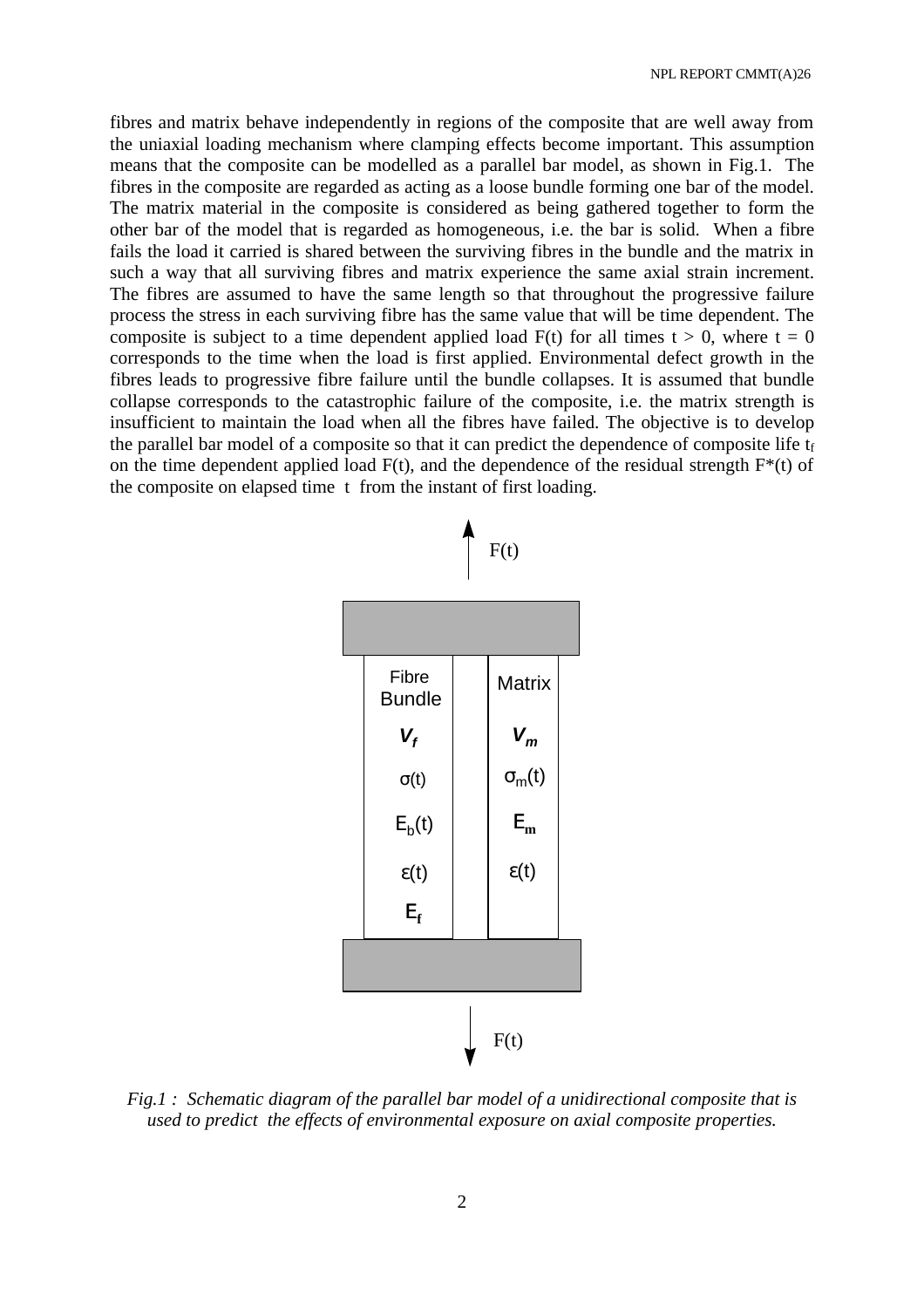The behaviour of a unidirectional composite subject to environmental degradation has been modelled [1] for the case when the axial load applied to the composite is fixed in time. Thus the earlier modelling requires modification if it is to be applied to the prediction of the behaviour of a uniaxially loaded unidirectional composite material subject to time dependent loading, where cyclic loading is a case of great practical importance. Some of the relations given in this report have already been derived in [1], but are included here for the sake of completeness.

#### **3. Basic mechanics for parallel bar model of composite**

The analysis of the parallel bar model shown in Fig.1 neglects any axial thermal stresses arising from a mismatch of the thermal expansion coefficients of the fibres and the matrix. The area fraction of all fibres in the bundle is denoted by  $A_b$ , and that of the matrix is  $A_m$ . It follows that

$$
V_{f} = \frac{A_{b}}{A_{b} + A_{m}} , \qquad V_{m} = \frac{A_{m}}{A_{b} + A_{m}} = 1 - V_{f} . \qquad (1)
$$

The load applied to the fibre bundle element of the parallel bar model at time t is denoted by  $F<sub>b</sub>(t)$ , the stress in each surviving fibre being denoted by  $\sigma(t)$ . The cross-sectional area of each of the fibres in the bundle is denoted by A, and the axial modulus of each fibre is denoted by  $E_f$  that is assumed to be time independent. The axial stress at time t in the matrix is denoted by  $\sigma_m(t)$ . The modulus of the matrix is denoted by  $E_m$  and is assumed to be independent of time. A time dependence could be included to account for visco-elastic effects, or for time-dependence arising from matrix ageing.

The axial strain in all surviving fibres of the bundle and the matrix has the same time dependent value that is denoted by  $\varepsilon(t)$ . As thermal expansion mismatch effects are neglected it follows that

$$
\varepsilon(t) = \frac{\sigma(t)}{E_f} = \frac{\sigma_m(t)}{E_m} \ . \tag{2}
$$

The balance of forces in the parallel bar model leads to the equilibrium relation

$$
F_{b}(t) + A_{m} \sigma_{m}(t) = F(t) . \qquad (3)
$$

The number of surviving fibres in the bundle at time t is denoted by  $N(t)$  so that the load applied to the bundle at time t may be written

$$
F_b(t) = N(t)A\sigma(t) . \qquad (4)
$$

On substituting (4) into (3) followed by the elimination of  $\sigma_m(t)$  using (2) it can be shown that the number of fibres surviving at time t is related to the fibre stress  $\sigma(t)$  through the following relation quantitatively characterising the load sharing that occurs when fibres in the composite fail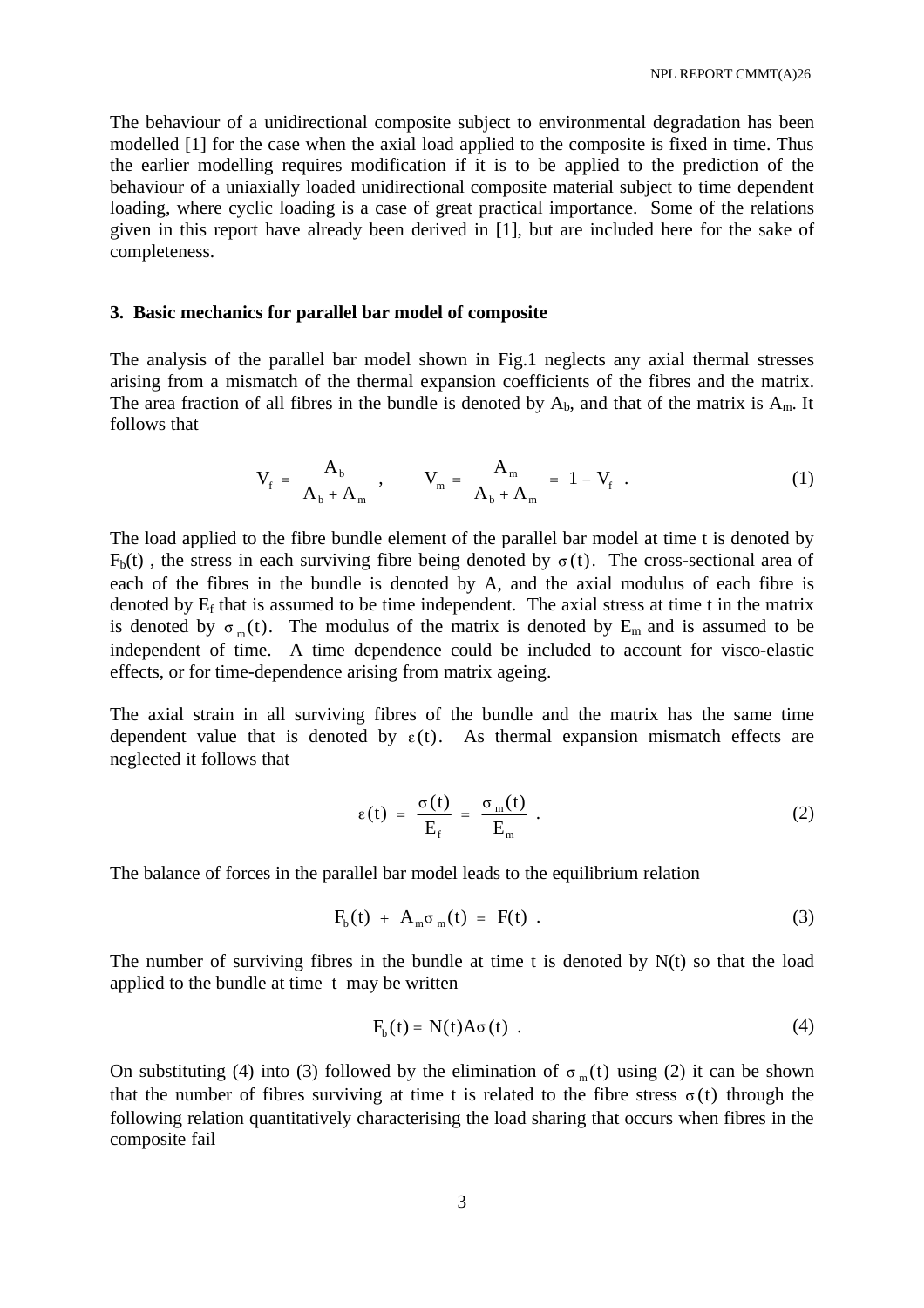$$
\left[\frac{N(t)}{N_0} + \alpha\right] \sigma(t) = \frac{F(t)}{A_b}, \text{ where } \alpha = \frac{V_m E_m}{V_f E_f}, \qquad (5)
$$

and where  $N_0 = N(0)$  and  $A_b = N_0A$ .

It is useful to relate the number of fibres surviving in the bundle at time t to the effective axial modulus of the bundle  $E<sub>b</sub>(t)$ . The effective stress applied to the bundle is defined by

$$
\sigma_{b}(t) = \frac{F_b(t)}{A_b} \tag{6}
$$

Since the axial strain of the bundle and of the individual fibres has the value  $\epsilon(t)$  it follows that

$$
\varepsilon(t) = \frac{\sigma(t)}{E_f} = \frac{\sigma_b(t)}{E_b(t)} = \frac{F_b(t)}{A_bE_b(t)} = \frac{N(t)}{N_0} \frac{\sigma(t)}{E_b(t)}, \qquad (7)
$$

where use has been made of (4) and (6). Clearly the effective axial modulus of the fibre bundle is given by

$$
E_b(t) = \frac{N(t)}{N_0} E_f . \qquad (8)
$$

The effective stress  $\sigma_{app}(t)$  applied to the composite at time t is defined by

$$
\sigma_{app}(t) = \frac{F(t)}{A_b + A_m} \tag{9}
$$

It can be shown from (1) and (5), together with the fact that  $A_b = N_0A$ , that

$$
\sigma_{app}(t) = E_c(t)\epsilon(t) , \quad \text{where} \quad E_c(t) = V_f E_b(t) + V_m E_m , \qquad (10)
$$

and where  $E_c(t)$  is the effective axial modulus of the composite defined by the rule of mixtures, as to be expected.

#### **4. General time-dependent loading**

The objective here is to show how the earlier analysis [1], developed for fixed applied loads, must be modified for application to a unidirectional composite subject to time dependent loading such as that arising during fatigue loading. The analysis is based on the assumption that the strength of individual fibres is determined by surface defects whose effective size and distribution along the fibre surface is statistically distributed.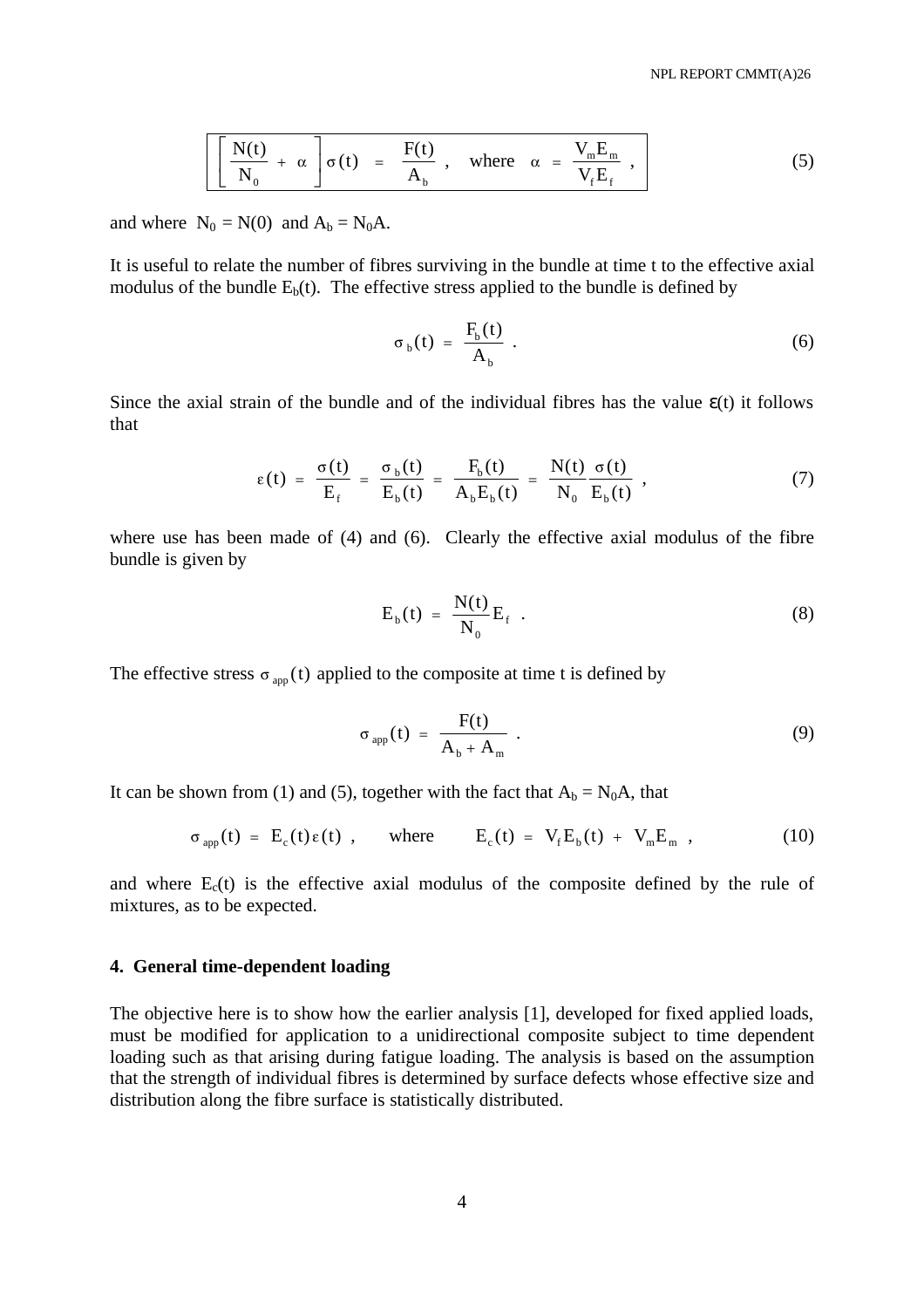#### *4.1 Accounting for defect growth*

Fibre failure is assumed to be governed by a Griffith type of failure criterion having the form

$$
K^{2}(t) = y^{2} \sigma^{2}(t) a(t) = K_{Ic}^{2}, \qquad (11)
$$

where  $K(t)$  is an effective stress intensity factor at time t for a fibre defect of effective size a(t) subject to a fibre stress  $\sigma(t)$ ,  $K_{Ic}$  is the effective fracture toughness of the fibre material, and where y is a dimensionless parameter designed to account for defect geometry. The aggressive environment leads to defect growth when the fibre is under time dependent load. Such defect growth is assumed to be governed by a growth rate law of the form

$$
\frac{da(t)}{dt} = \Lambda K^{n}(t), \qquad (12)
$$

where  $\Lambda$  and n are material constants.

When a load is applied to a unidirectional composite, exposed to an aggressive environment to the point of saturation and to fatigue loading, the fibre defects grow in size according to the growth law (12) eventually leading to fibre failure when the failure criterion (11) is satisfied. Thus fibres progressively fail and the load carried by failed fibres is, for the parallel bar model under discussion, transferred to the surviving fibres and matrix using the load sharing rule (5). It is useful to present here the relationship that determines the initial defect size  $X_0(t)$  that requires a time t to grow to the critical size  $a_c(t)$ , at which the fibre stress is  $\sigma(t)$ , under the influence of a time dependent fibre stress history  $\sigma(\tau)$ ;  $0 < \tau < t$ . The critical defect size at time t is predicted by (11) to be

$$
a_{c}(t) = \left[\frac{K_{lc}}{y\sigma(t)}\right]^{2}, \qquad (13)
$$

and it can be shown on integrating (12) between the limits  $X_0(t)$  and  $a_c(t)$  that the initial size of defect failing at time t is

$$
X_0(t) = \frac{K_{lc}^2}{y^2} \left[ \sigma^{n-2}(t) + (n-2) \lambda \int_0^t \sigma^n(\tau) d\tau \right]^{\frac{2}{2-n}}, \qquad (14)
$$

where

$$
\lambda = \frac{1}{2} \Lambda \, K_{\text{lc}}^{\text{n-2}} \, y^2 \quad . \tag{15}
$$

On using (11) it follows from (14) that the initial strength  $\sigma_i(t)$  of the fibres, that fail at time t when their stress is  $\sigma(t)$ , is given by

$$
\sigma_i(t) = \left[ \sigma^{n-2}(t) + (n-2) \lambda \int_0^t \sigma^n(\tau) d\tau \right]^{1 \over n-2} .
$$
 (16)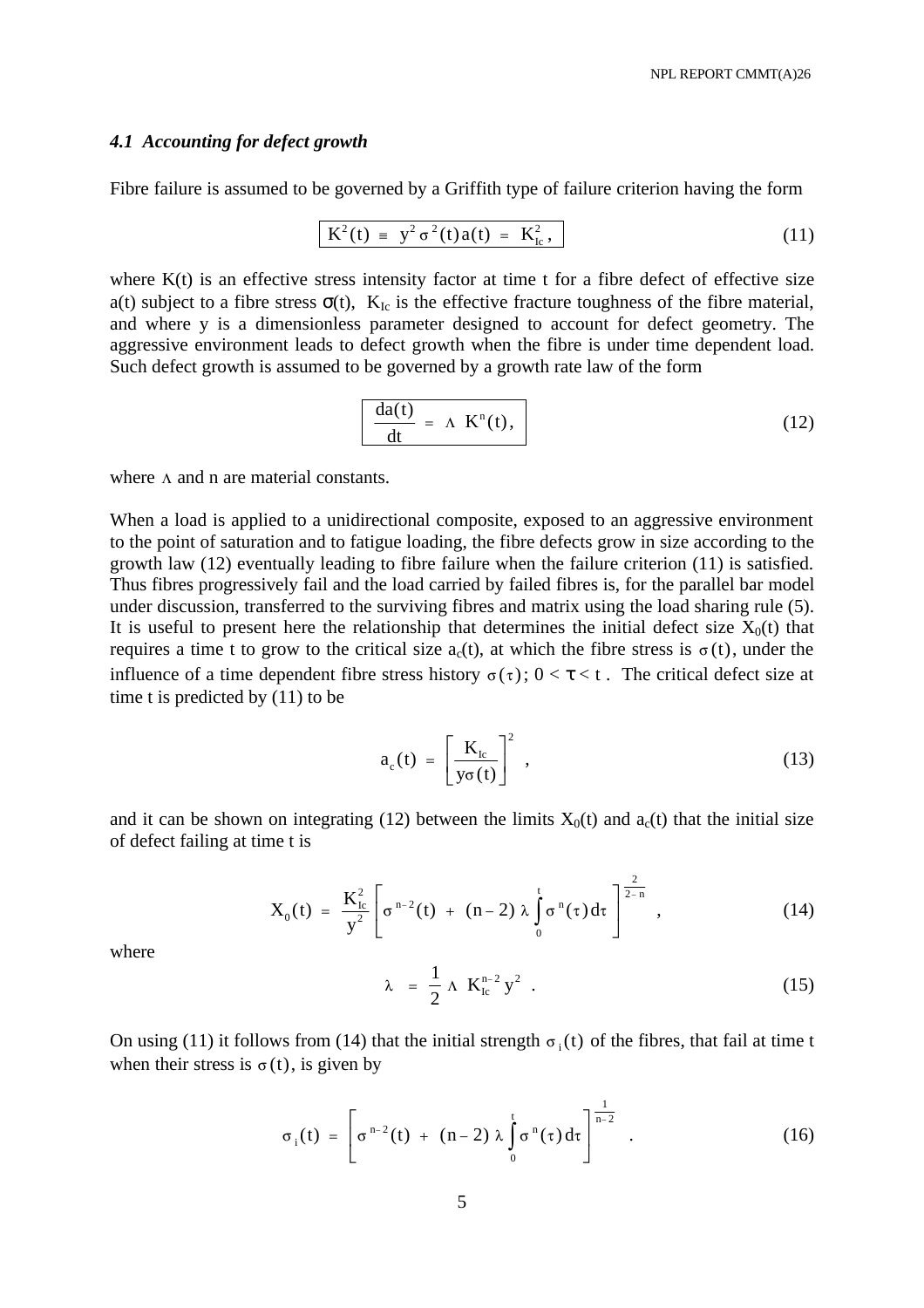The cross-sectional area of the sample of unidirectional composite is assumed to be large enough for there to be a very large number of fibres. It can then be assumed that the bundle of fibres used in the parallel bar model contains every possible fibre strength that can arise in the statistical distribution. It is assumed that the strength distribution of the fibres is given by the two parameter Weibull distribution [5] so that, for a large bundle of  $N_0$  fibres, the expected number of fibres N surviving when the stress in each fibre is  $\sigma$  is given by

$$
N = N_0 \exp\left[-\left(\frac{\sigma}{\sigma_0}\right)^m\right],
$$
 (17)

where  $\sigma_0$  is a scaling parameter that will depend on the length of the composite.

In the subsequent analysis, the length of the material sample being modelled is not identified explicitly. The length of the sample affects only the value of the scaling parameter  $\sigma_0$ . Strictly speaking the scaling parameter is of the form  $\sigma_0 = s_0/L^{1/m}$ , where  $s_0$  is the value of the scaling parameter for unit length of fibre, and this must be taken into account when applying the model. If the fibre/matrix interfaces are regarded as being very weak then clearly the relevant length to be used when specifying the value of  $\sigma_0$  is that of the test sample. If the interfaces have some strength then smaller lengths can be taken as one can consider the UD composite as a series of bundles each having the same length. Unfortunately, no recommendation can be given of the appropriate length to use. It could be as small as the stress transfer length associated with fibre breaks, which are of the order of a few fibre diameters, or significantly larger.

## *4.2 Prediction of progressive damage*

At time t the fibres that survive in the composite are those whose initial strengths were greater than  $\sigma_i(t)$  defined by (16). It then follows from (17) that the expected number of surviving fibres  $N(t)$  at time t is given by

$$
\frac{N(t)}{N_0} = \hat{N}(t) = \exp\left[-\left(\frac{\sigma_i(t)}{\sigma_0}\right)^m\right].
$$
\n(18)

On substituting (16) in (18)

$$
\left(\ln\frac{1}{\hat{N}(t)}\right)^{\frac{n-2}{m}} = \hat{\sigma}^{n-2}(t) + (n-2)\eta \int_{0}^{t} \hat{\sigma}^{n}(\tau) d\tau , \qquad (19)
$$

where

$$
\eta = \lambda \sigma_0^2 = \frac{1}{2} \Lambda K_{\text{lc}}^{n-2} y^2 \sigma_0^2 , \qquad (20)
$$

and where the use of the load sharing rule (5) leads to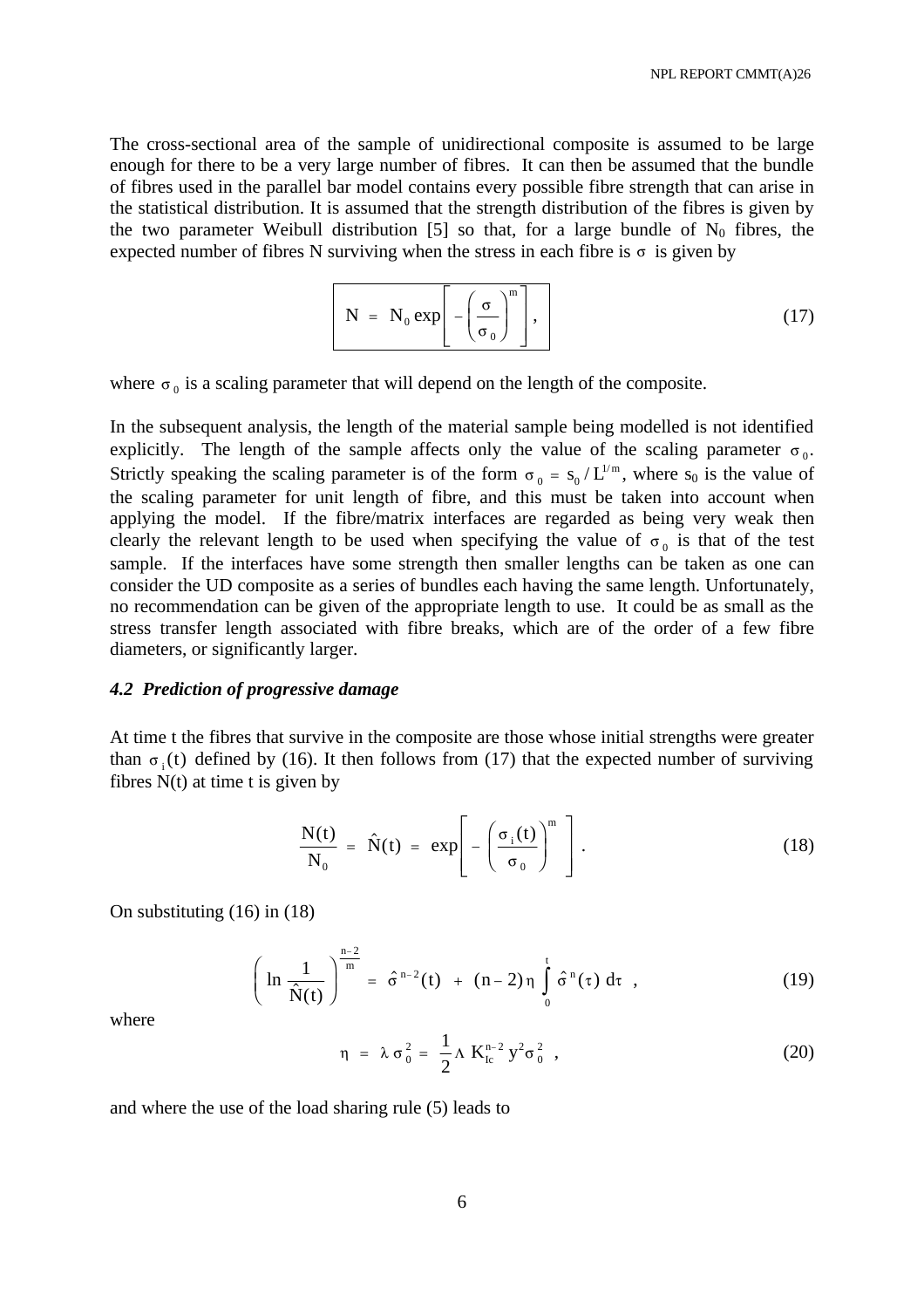$$
\hat{N}(t) = \frac{\hat{F}(t)}{\hat{\sigma}(t)} - \alpha , \quad \text{or} \quad \hat{\sigma}(t) = \frac{\hat{F}(t)}{\hat{N}(t) + \alpha} , \qquad (21)
$$

where

$$
\hat{F}(t) = \frac{F(t)}{N_0 \sigma_0 A} , \qquad \hat{\sigma}(t) = \frac{\sigma(t)}{\sigma_0} .
$$
 (22)

On differentiating (19) with respect to time t and making use of (21) it is possible to derive two forms of differential equation governing progressive fibre failure in the composite. The first expresses the resulting differential equation in terms of  $\hat{N}(t)$  while the second is expressed in terms of  $\hat{\sigma}(t)$ , (see [1]). For the case of time dependent applied loads, the choice of  $\hat{\sigma}(t)$  as the unknown function of the differential equation is not ideal as the time dependence of  $\hat{\sigma}(t)$  will follow the time dependence of the applied load. For fatigue loading this would mean that very small time steps might be needed to obtain accurate solutions of the differential equation. This problem is avoided by selecting  $\hat{N}(t)$  to be the unknown function of the differential equation. It can be shown from (19) and (21) that

$$
\left[\hat{F}^{n-2}(t) - \frac{\left\{\hat{N}(t) + \alpha\right\}^{n-1}}{m\hat{N}(t)} \left(\ln \frac{1}{\hat{N}(t)}\right)^{\frac{n-m-2}{m}}\right] \frac{d\hat{N}(t)}{dt} = \left\{\hat{N}(t) + \alpha\right\} \hat{F}^{n-3}(t) \left[\frac{d\hat{F}(t)}{dt} + \frac{\eta \hat{F}^{3}(t)}{\left\{\hat{N}(t) + \alpha\right\}^{2}}\right].
$$
\n(23)

This differential equation is solved by standard numerical techniques [6] subject to the initial condition

$$
\hat{\mathbf{N}}_0 = \hat{\mathbf{N}}(0) = \frac{\hat{\mathbf{F}}(0)}{\mathbf{s}_0} - \alpha , \qquad (24)
$$

where  $s_0$  is the solution of the transcendental equation

$$
\hat{F}(0) = s_0 \left[ \alpha + e^{-s_0^m} \right], \qquad (25)
$$

that must be solved numerically. The corresponding value for the time dependence of the fibre stress  $\hat{\sigma}(t)$  is obtained using (21)<sub>2</sub>.

As shown in [1], the static strength of the composite (i.e. the initial strength) is given by  $F_{\text{max}}$ where

$$
\frac{F_{\max}}{N_0 \sigma_0 A} = \max \left\{ s_0 \left[ \alpha + e^{-s_0^m} \right] \right\} . \tag{26}
$$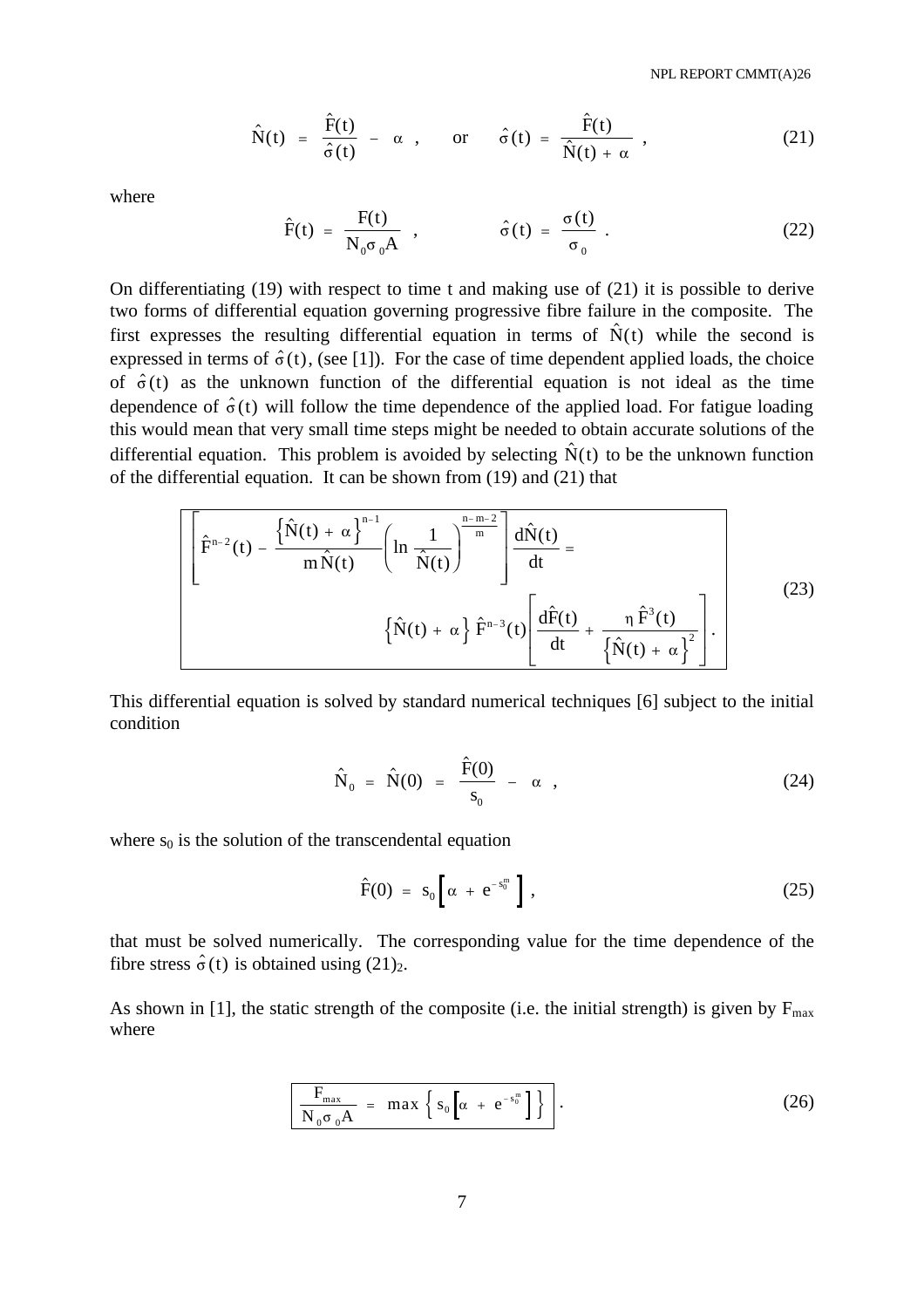### *4.3 Predicting the failure stress and time to failure*

The structure of the differential equation (23) is such that  $d\hat{N}/dt \to -\infty$  when  $\hat{N}(t) \to \hat{N}_f$ , occurring at time  $t_f$  where

$$
\hat{F}^{n-2} = \frac{\left[\hat{N}_f + \alpha\right]^{n-1}}{m\hat{N}_f} \left(\ln\frac{1}{\hat{N}_f}\right)^{\frac{n-m-2}{m}}.
$$
\n(27)

The time to failure  $t_f$  can be predicted only by solving the differential equation (23) in the range  $N_0 \leq \hat{N}(t) \leq \hat{N}_f$ .

### *4.4 Predicting residual strength*

A key requirement concerning the effects of environment on composite degradation is the prediction of the time dependence of the residual strength of a composite. This has already been considered for the case of a unidirectional composite subject to a fixed applied load [1]. The objective now is to extend the analysis so that the residual strength of a unidirectional composite subject to time dependent applied loads can be predicted. After an elapsed time t from the application of a load history F(t), the load is instantaneously increased until the composite fails catastrophically. Just before the load is suddenly increased the stress in the surviving fibres has the value s(t) and at any stage during the subsequent instantaneous load increase the value of the stress in the fibres is denoted by s. When the fibre stress has the value s the critical defect size has the following value specified by (13)

$$
a_c^* = \left(\frac{K_{lc}}{ys}\right)^2 \tag{28}
$$

It is necessary to calculate the original size  $X^*$  of the critical defect using (11) and (12). It can be shown that

$$
\left(X^*\right)^{\frac{2-n}{2}} = \left(a_c^*\right)^{\frac{2-n}{2}} + \frac{1}{2}\Lambda\left(n-2\right)y^n \int_0^t \sigma^n(\tau) d\tau . \tag{29}
$$

On using (11) the initial strength of the fibres that are about to fail at time t, when the fibre stress has the value s, is denoted by  $s_i$  and is given, on using (29), by the relation

$$
\hat{s}_i^{n-2} = \hat{s}^{n-2} + (n-2)\eta \int_0^t \hat{\sigma}^n(\tau) d\tau , \qquad (30)
$$

where use has been made of  $(20)$  and where

$$
\hat{\mathbf{s}}_i = \frac{\mathbf{s}_i}{\sigma_0} \quad , \qquad \hat{\mathbf{s}} = \frac{\mathbf{s}}{\sigma_0} \quad . \tag{31}
$$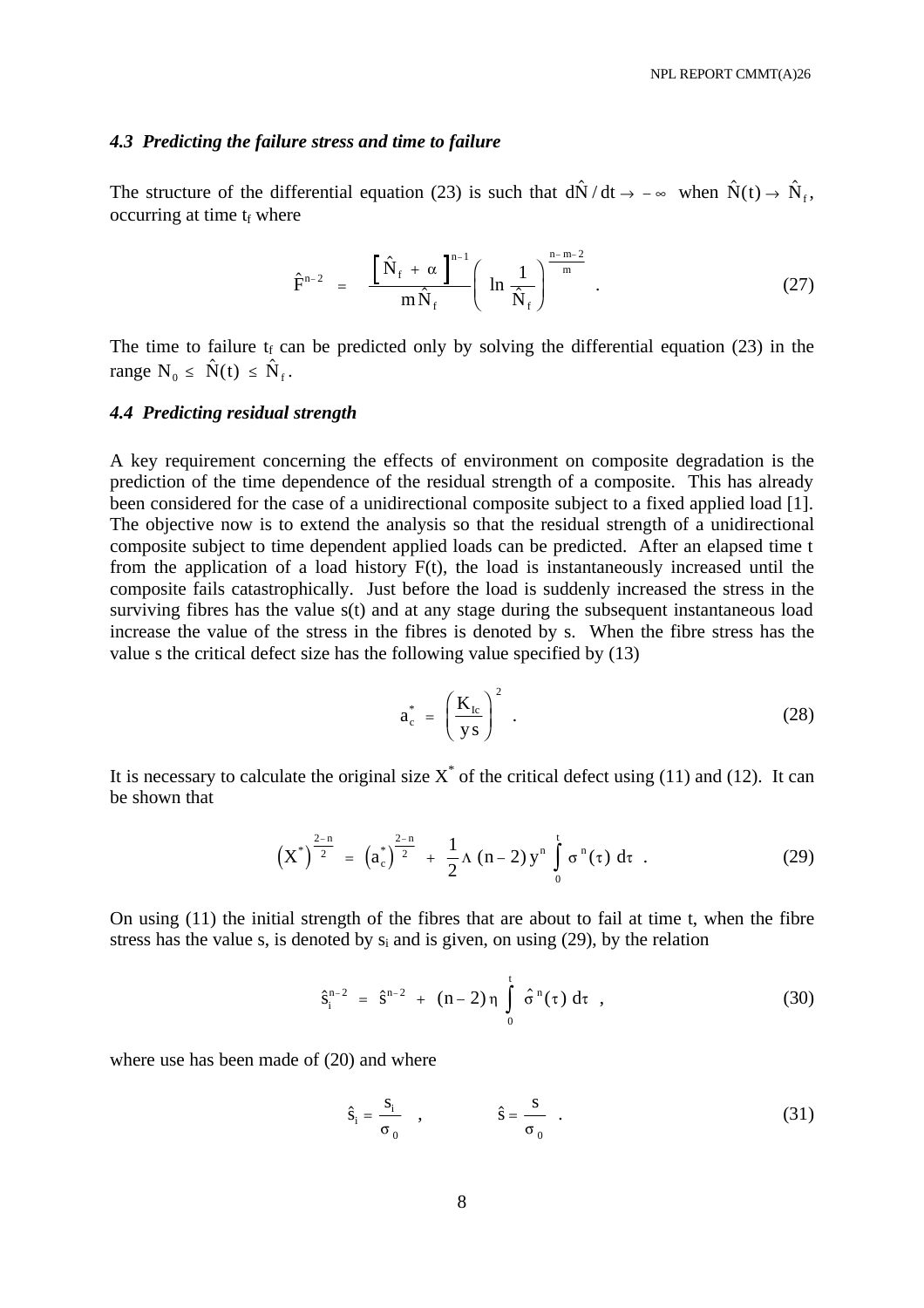On using (19) the relation (30) may be written in the form

$$
\hat{S}_i^{n-2} = \hat{S}^{n-2} - k(t) , \qquad (32)
$$

where

$$
k(t) = \hat{\sigma}^{n-2}(t) - \left[\ln \frac{\hat{\sigma}(t)}{\hat{F} - \alpha \hat{\sigma}(t)}\right]^{\frac{n-2}{m}}.
$$
 (33)

The load applied to the composite  $F_s$ , when the fibre stress has the value s, is obtained from (21) and (22) so that

$$
\frac{\mathbf{F}_{\rm s}}{\mathbf{N}_0 \sigma_0 \mathbf{A}} = \hat{\mathbf{F}}_{\rm s} = \hat{\mathbf{s}} \left[ \alpha + \hat{\mathbf{N}}_{\rm s} \right], \qquad (34)
$$

where  $\hat{F}_s$  is the normalised applied load and where  $\hat{N}_s$  is the normalised number of surviving fibres when the load on the composite is such that the fibre stress has the value s. It follows from (18) that

$$
\hat{\mathbf{N}}_{\mathrm{s}} = \mathbf{e}^{-\hat{\mathbf{s}}_{\mathrm{i}}^{\mathrm{m}}} \tag{35}
$$

On substituting in (34) the following expression is derived for the normalised load applied to the composite during a residual strength test

$$
\hat{F}_s = \hat{s} \left[ \alpha + e^{-\hat{s}_i^m} \right]. \tag{36}
$$

The residual strength  $S(t)$  of the composite at time t is the maximum value of  $F_s$  when s is varied, or alternatively the maximum value of  $\hat{F}_s$  when  $\hat{s}$  is varied. Noting that k(t) is independent of  $\hat{s}$ , the maximum value of  $\hat{F}_s$  occurs when  $\hat{s}_i = x(t)$  which satisfies the transcendental equation

$$
1 + \alpha e^{x^{m}(t)} = mx^{m}(t) \left( 1 + \frac{k(t)}{x^{n-2}(t)} \right).
$$
 (37)

On using (32) the stress  $s_{max}(t)$  in the surviving fibres just before the composite fails during a residual strength test is obtained from

$$
\frac{\sigma_{\max}(t)}{\sigma_0} = \left[ x^{n-2}(t) + k(t) \right]^{\frac{1}{n-2}} = \hat{\sigma}_{\max}(t) . \tag{38}
$$

It then follows from  $(32)$  and  $(36)$  that the residual strength of the composite  $S(t)$ , at an elapsed time t from the instant of first loading, is obtained using

$$
\frac{S(t)}{\sigma_0} = \hat{\sigma}_{max}(t) \left[ \alpha + e^{-x^m(t)} \right] = \hat{S}(t) . \qquad (39)
$$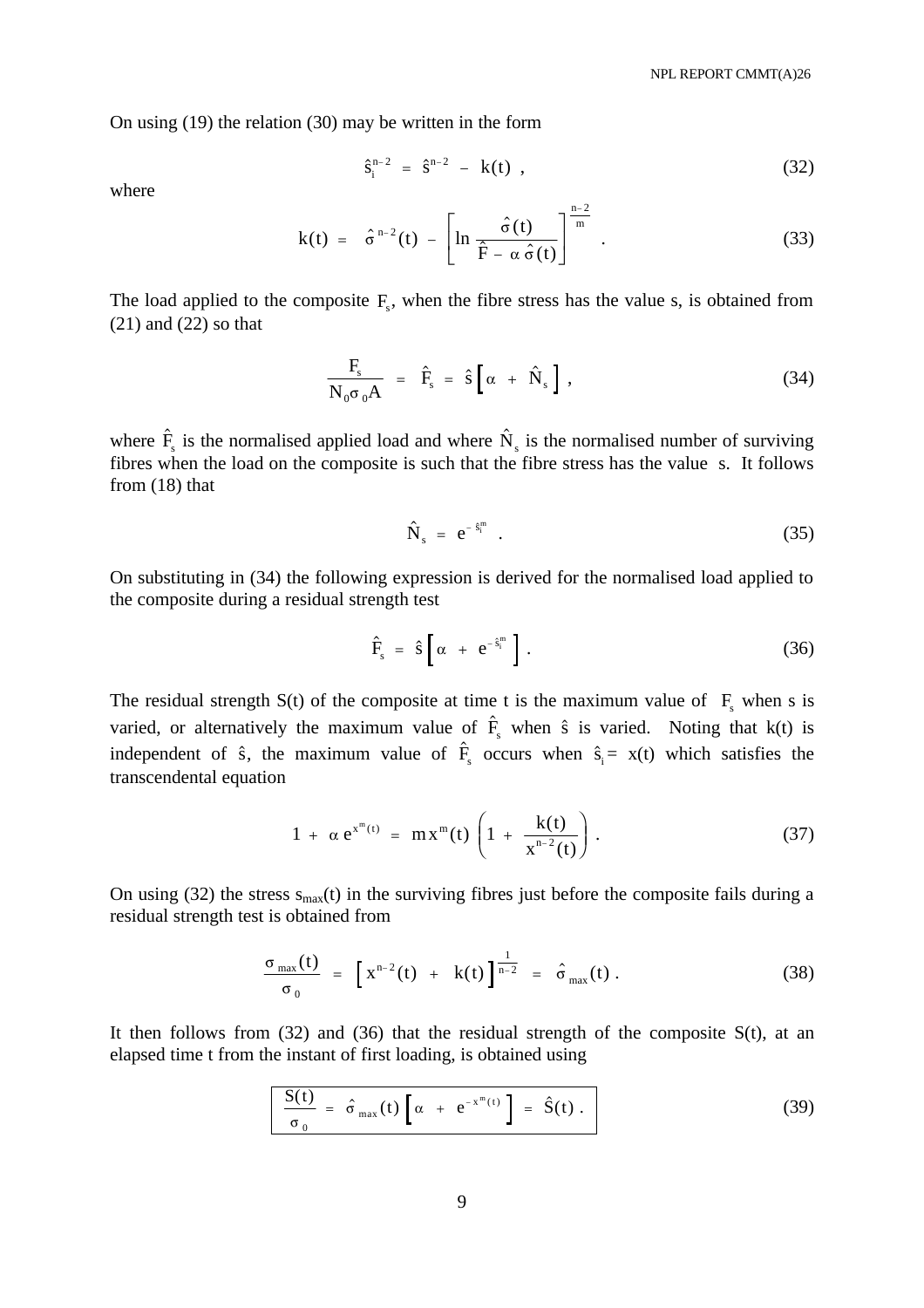#### **5. Environmentally assisted growth of damage during fatigue**

When the composite is subjected to high frequency cyclic loading, the problem of solving the differential equation (23) becomes very difficult as exceedingly small time steps would need to be taken. This would lead to unacceptably long computation times and an accumulation of rounding errors that could not be estimated. In an attempt to avoid this difficulty it is now assumed that the applied load history F(t) has a special form that describes uniform amplitude fatigue loading. Let Fand  $F_{min}$  be respectively the maximum and minimum loads that are applied during a fatigue cycle resulting at time t in maximum and minimum fibre stresses of  $\sigma(t)$  and  $\sigma_{min}(t)$  respectively. It is assumed that the first occurrence of the maximum load Foccurs at the instant  $t = 0$  when the load is first applied. Fig.2 shows a schematic diagram of one example of the type of loading that is to be considered where the time scale is taken as  $\omega t$ so that numerically its value is a measure of the number of load cycles  $N_c$  that have been executed (i.e. N<sub>c</sub> =  $\omega$ ), where  $\omega$  is the frequency of cyclic loading (i.e. the number of cycles per unit of time).



*Fig.2 : Uniform amplitude fatigue loading with dwell periods at maximum and minimum loads.*

The load range (i.e. amplitude) at any time t is assumed to be fixed at the value  $\Delta F = F - F_{\text{min}}$ . The load history is assumed to be of the form

$$
\frac{F(t)}{N_0 \sigma_0 A} = \hat{F}(t) = \hat{F} - \Delta \hat{F} f(\omega t), \quad t \ge 0 , \qquad (40)
$$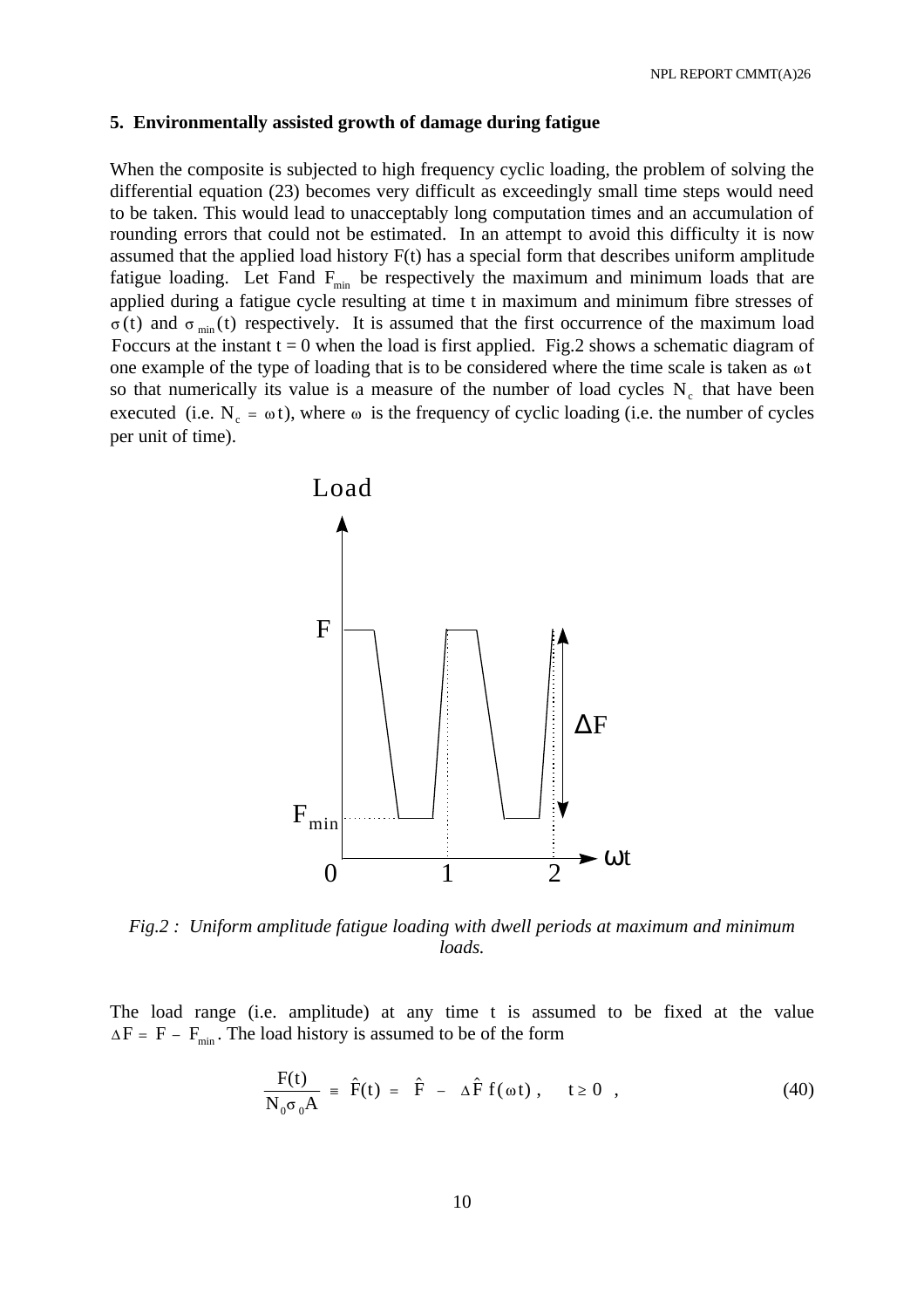where

$$
\hat{F} = \frac{F}{N_0 \sigma_0 A} , \qquad \Delta \hat{F} = \frac{\Delta F}{N_0 \sigma_0 A} , \qquad (41)
$$

and where  $f(\omega t)$  is a cyclic function of frequency  $\omega$  such that its maximum and minimum values are 1 and 0 respectively, and such that  $f(0) = 0$ . For sinusoidal loading  $f(x) = \frac{1}{2} \{ 1 + \sin(2\pi x - \frac{\pi}{2})\}$  $\left\{1 + \sin(2\pi x - \frac{\pi}{2})\right\}$ . Other types of cyclic function can be defined to represent saw-tooth stress cycling, and stress cycles with dwell periods at maximum and/or minimum loads (see Fig.2).

The defect growth law is now considered over the time interval  $t' \rightarrow t' + 1/\omega$  corresponding to the execution of one complete stress cycle. The time t' is assumed to correspond to a time at which the load has its maximum value. The approach is to assume that the fibre stress history  $\sigma(t)$  is very nearly cyclic such that

$$
\frac{\sigma(t)}{\sigma_0} = \hat{\sigma}(t) = \hat{F}(t)\xi(t) , \qquad (42)
$$

where the function  $\xi(t)$  is expected to be slowly varying with time when compared to the time needed to execute just one fatigue cycle. The size of fibre defects, the number of surviving fibres and the maximum load are assumed to be slowly varying with time. The approach defined by (42) is justified by the load sharing rule (5) which shows that  $\sigma(t)$  is proportional to  $F(t)$  during a stress cycle provided that  $N(t)$  is slowly varying on this time scale. It should be noted that when bundle failure is approached the function  $N(t)$  is changing rapidly with time.

On using (11) to integrate (12) over the time interval needed to execute one stress cycle it can be shown that

$$
a(t'+1/\omega) - a(t') \geq \frac{1}{\omega} \frac{da(t')}{dt} \geq \Lambda y^{n} \sigma_{0}^{n} \xi^{n}(t') a^{\frac{n}{2}}(t') \int_{t'}^{t'+1/\omega} \hat{F}^{n}(t)dt , \qquad (43)
$$

where the approximation assumes that the functions  $\xi(t)$  and  $a(t)$  are effectively time independent during the time interval of one stress cycle.

The relation (43) may then be expressed in the form of a fatigue crack growth law as follows

$$
\frac{da(t')}{dt'} = \Lambda \Phi K(t')^n , \qquad (44)
$$

where the dimensionless parameter  $\Phi$  is defined by

$$
\Phi = \int_{\omega t'}^{\omega t'+1} \left( \frac{\hat{F}(t)}{\hat{F}} \right)^n d(\omega t).
$$
 (45)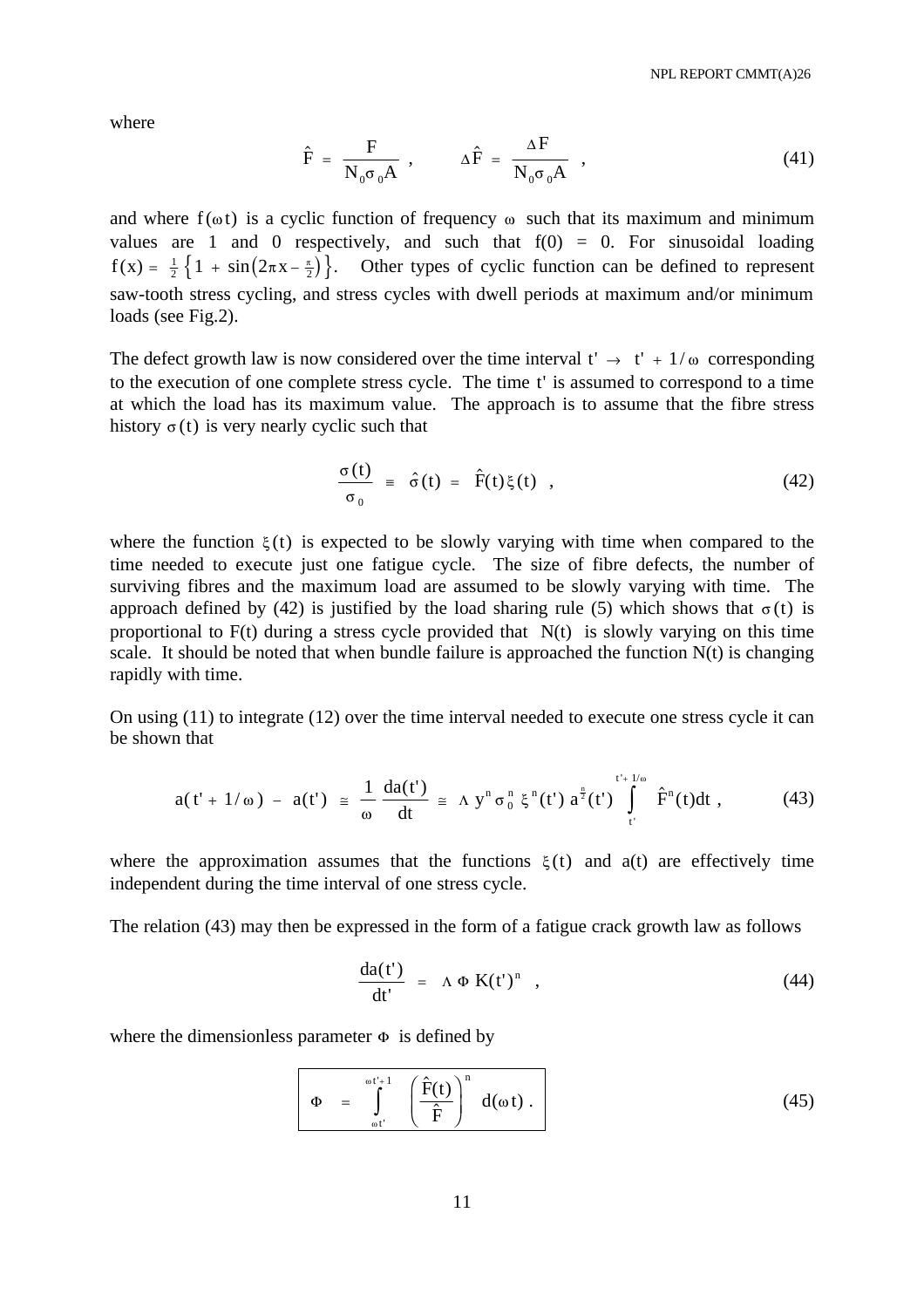It is emphasised that the result (45) for the time factor  $\Phi$  will be invalid if the time per fatigue cycle becomes too long, as significant defect growth could occur during the stress cycle, especially as failure is approached.

The stress intensity factor is defined by (consistent with (11))

$$
K(t') = y \sigma_0 \hat{F} \xi(t') a^{\frac{1}{2}}(t') = y \sigma(t') a^{\frac{1}{2}}(t') . \qquad (46)
$$

It should be noted from (40) that when  $\Delta F = 0$  it follows from (45) that  $\Phi = 1$ to the case of the application of a fixed applied load for all times t 0.

It is clear that if a 'reduced' time  $\tau = t' \Phi$  is introduced then the relations (44) and (46) may be written without loss of generality in the form

$$
\frac{da(\tau)}{d\tau} = \Lambda K^{n}(\tau) , \qquad (47)
$$

$$
K(\tau) = y \sigma(\tau) a^{\frac{1}{2}}(\tau) . \qquad (48)
$$

The result of taking account of uniform amplitude cyclic loading is merely to modify the value of the time with the result that the analysis and results given in [1] can be used directly for uniform amplitude fatigue loading provided that the time used in [1] is replaced by the value  $\Phi$  t, i.e.

$$
t \int_{\omega t}^{\omega t+1} \left( \frac{\hat{F}(\tau)}{\hat{F}} \right)^n d(\omega \tau) . \tag{49}
$$

There is no need to generate many new results in this report, as adequate predictions illustrating the capabilities of the model have already been made in [1]. The only useful additional information that will be provided here are estimates of the values of the parameter  $\Phi$  for various types of uniform amplitude fatigue cycle. Before discussing this aspect it is first useful to relate the times of static loading to the number of cycles occurring when carrying out uniform amplitude fatigue loading.

When presenting the results of fatigue tests it is usual to plot the applied maximum stress of the fatigue cycle, normalised by dividing this stress by the static strength, as a function of the logarithm to base 10 of the number of uniform amplitude stress cycles. For uniform amplitude stress cycling at frequency  $\omega$  the number of cycles executed at an elapsed time t is  $N = \omega t$ . For a static fatigue test carried out under a fixed load F, if the time to failure is t<sub>f</sub> then, in the corresponding fatigue test having a maximum load F and stress range that leads to a value  $\Phi$  for the time factor, the number of cycles to failure is given by  $N_f = \Phi \omega t_f$ . It thus follows that the S-N data should have the same shape as the static fatigue data. Also it follows that the waveform assumed for the cyclic loading case will not affect the shape of the S-N data. It will lead only to a shift along the cycles axis that will be at most one decade. This result is consistent with the conclusion of Sims & Gladman [7] who showed that triangular, sinusoidal and square waveforms had little influence on the shape of normalised S-N plot at large cycles to failure (>1000).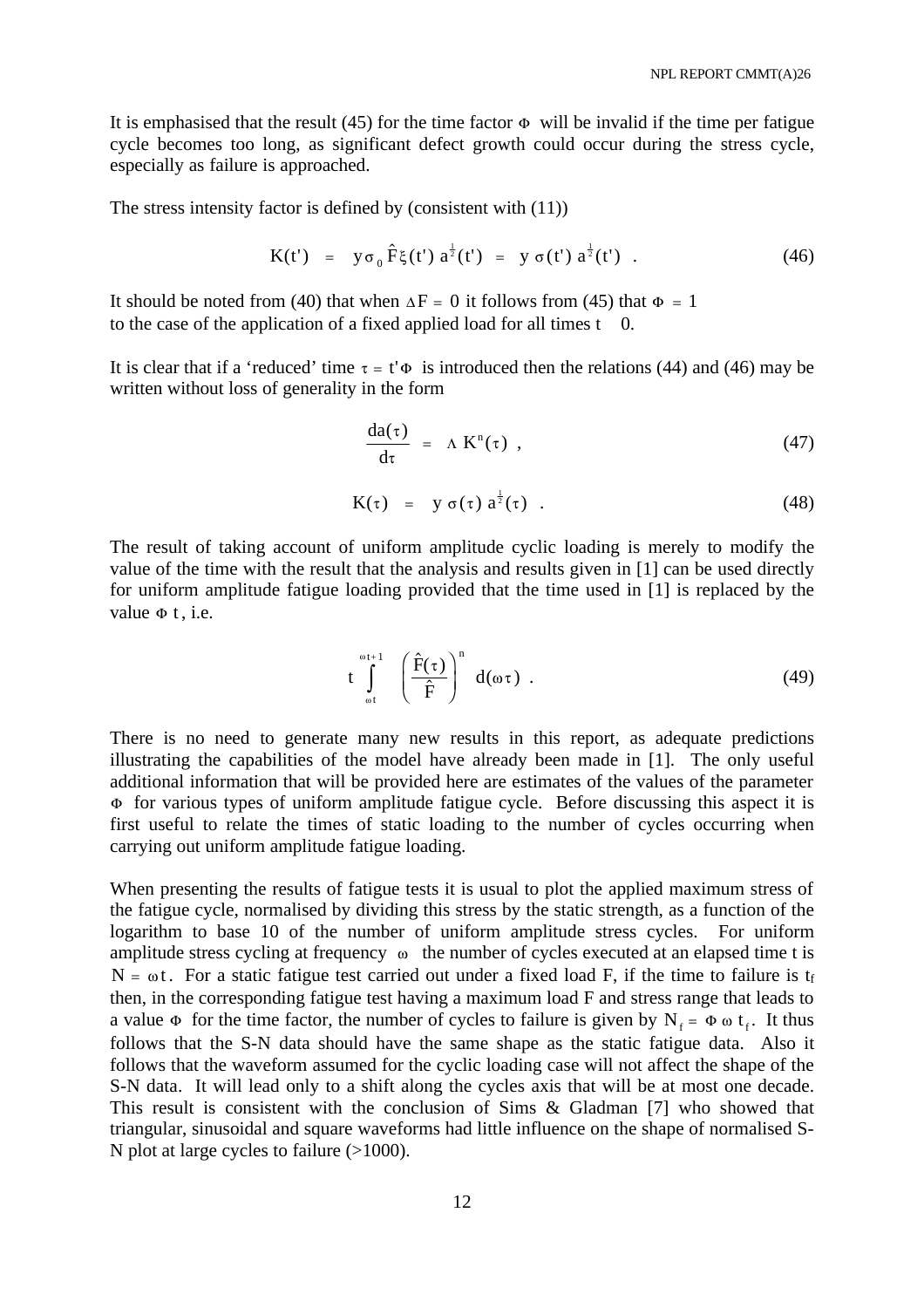NPL REPORT CMMT(A)26

### **6. Properties of the time factor**

It is useful to determine the value of the factor  $\Phi$  for a range of types of uniform amplitude fatigue loading. The factor  $\Phi$  depends on n the exponent in the defect growth law (12), and on the fatigue R-ratio that is defined by R =  $F_{min}/F$  where  $F_{min}$  and F are the minimum and maximum loads applied during each fatigue cycle, as shown in Fig.2. Sinusoidal fatigue is a common type of uniform amplitude loading. Fig.3 shows the dependence of  $\Phi$  on the R-ratio for the extreme values  $n = 3$  and  $n = 15$  for the exponent n in (12). It is seen that the value of the parameter n has a significant affect on the value of  $\Phi$  for most values of the R-ratio. The value  $R = 1$ , for which  $\Phi = 1$  and there is no effect of n, corresponds to the case of a fixed applied load (i.e. no stress cycling). A saw-tooth loading has also been considered such that the magnitude of the loading and unloading rates always has the same value. The dependence of  $\Phi$  on R-ratio for this loading case is also shown in Fig.3. The value of  $\Phi$  for sinusoidal loading is always greater than that predicted for saw-tooth loading. Also, the value of  $\Phi$  is significantly less than unity for the smaller values of the R-ratio.

In Fig.4 the lines with circular and square symbols are values of  $\Phi$  for the case when sawtooth loading is used with the values  $n = 3$  and  $n = 15$  in conjunction with dwells periods which are included at either maximum or minimum load. The lines with diamond symbols shown in Fig.4 are the corresponding results (given in Fig.3) for the case when there are no dwell periods. The dotted and continuous lines denote predictions based on the values  $n = 3$ and  $n = 15$  respectively for the exponent in the fibre defect growth law (12). The values shown assume that the dwell period is one half of the cycle time, and that the magnitudes of the loading and unloading rates are identical. As to be expected the value of  $\Phi$  for loading without dwells is always less than that for a dwell on maximum load, and always greater than that for a dwell on minimum load. It is worth noting that the value of  $\Phi$  is affected significantly when  $n = 15$  and there is also a dwell at minimum load. For the case where a dwell at maximum load is included in the load cycle, the reduction in the value of  $\Phi$  is less marked.

In Fig.5, values of  $\Phi$  are shown when  $n = 3$  and 15 for loading cases where dwell periods are included at both maximum and minimum load. Each dwell has the same value and is taken to be one quarter of the cycle time, and again the magnitudes of the loading and unloading rates are identical. Fig.5 also shows the results given in Fig.4 for the case where dwell periods were included only at maximum load. Clearly the inclusion of the dwell period at minimum load has led to a reduction in the value of  $\Phi$  at all values of the R-ratio.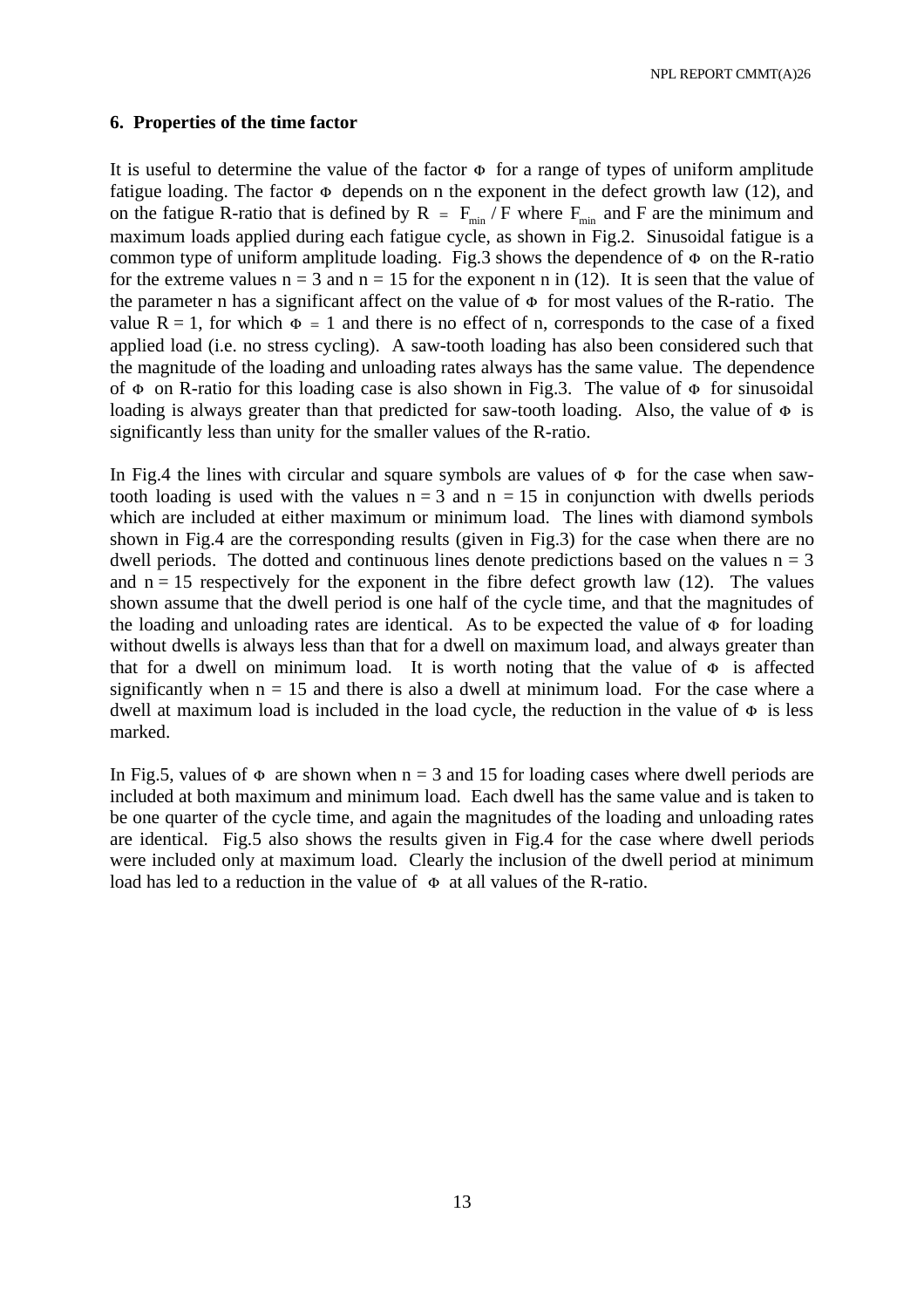

*Fig.3 : The time factor F plotted as a function of the fatigue R-ratio without dwell periods.*



*Fig.4 : The time factor F plotted as a function of the fatigue R-ratio with a single dwell period, either at maximum or minimum load.*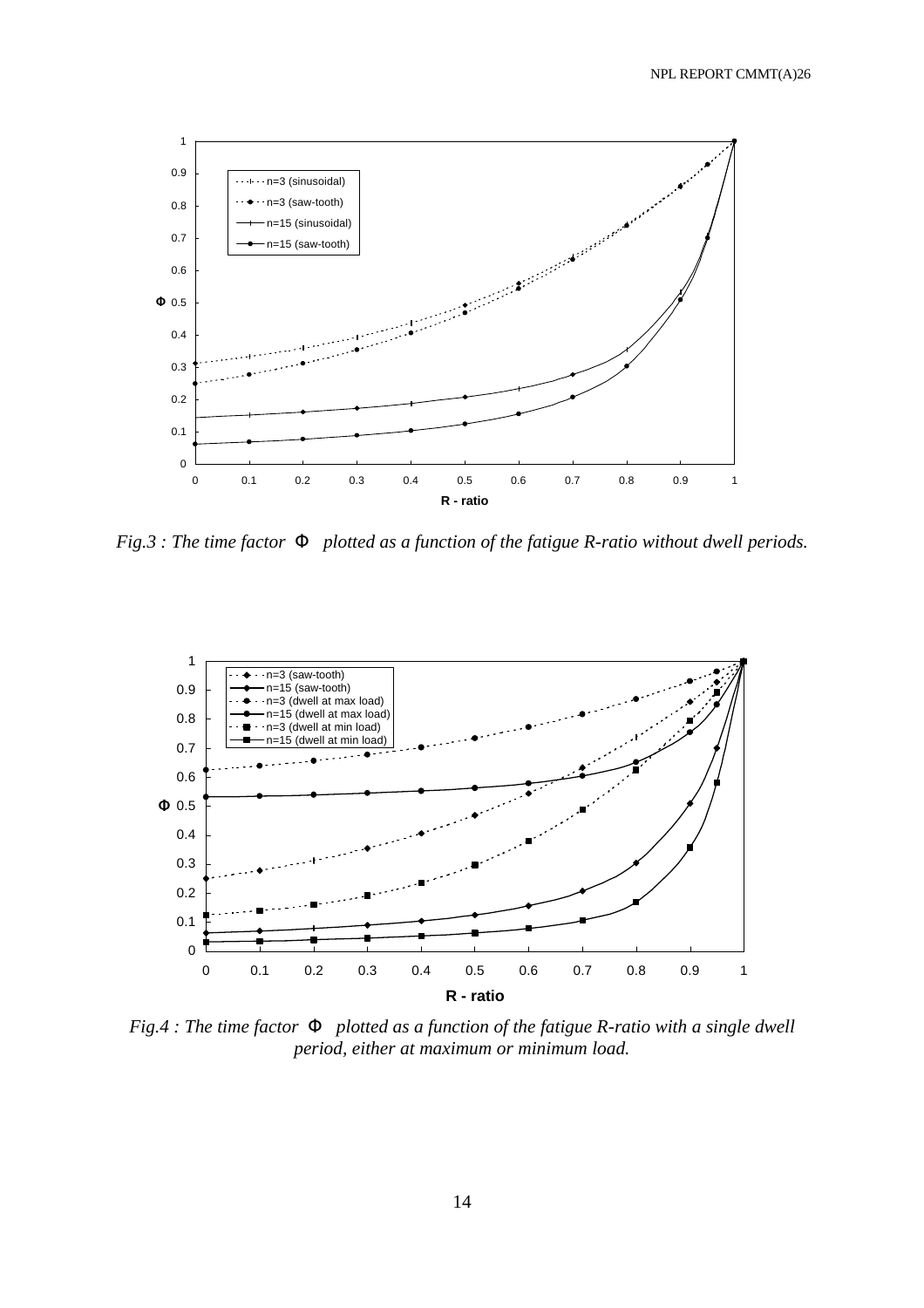

*Fig.5 : The time factor F plotted as a function of the fatigue R-ratio with two dwell periods at maximum and minimum load.*

#### **7. Extension of model to cross-ply laminates**

The next objective is to develop a model for cross-ply laminates that uses the same parallelbar methodology that was used for unidirectional composites. The basic assumption is that all the plies in the cross-ply laminate may be separated and grouped together to form first of all two parallel bars. The first represents all of the  $0^{\circ}$  plies present in the laminate while the second represents all of the  $90^{\circ}$  plies. All the  $0^{\circ}$  plies are then broken up into a loose bundle of fibres and an additional bar representing the matrix of the  $0^{\circ}$  plies. The representative model is illustrated in Fig.6. It is assumed that the bar representing the 90° plies does not degrade and its properties are those of an undamaged ply for all stages of the degradation of the laminate. The axial Young's modulus for the  $90^{\circ}$  plies is denoted by E<sub>90</sub>. In practice the 90° plies will degrade as a results of complex phenomena that are difficult to model, such as chemical effects that will modify properties. However, the mechanical effect of these plies on the failure of the laminate is of secondary importance and can be ignored when developing a first order model of laminate degradation.

The axial stress carried by the 90<sup>°</sup> plies at time t is denoted by  $\sigma_{90}(t)$  and the total area of cross-section is denoted by  $A_{90}$ . The axial strain in all surviving fibres of the bundle of the  $0^{\circ}$ plies, the matrix of the  $0^{\circ}$  plies, and the  $90^{\circ}$  plies, has the same time dependent value that is denoted by  $\varepsilon(t)$ . As thermal expansion mismatch effects are neglected it follows that

$$
\varepsilon(t) = \frac{\sigma(t)}{E_f} = \frac{\sigma_m(t)}{E_m} = \frac{\sigma_{90}(t)}{E_{90}}.
$$
 (50)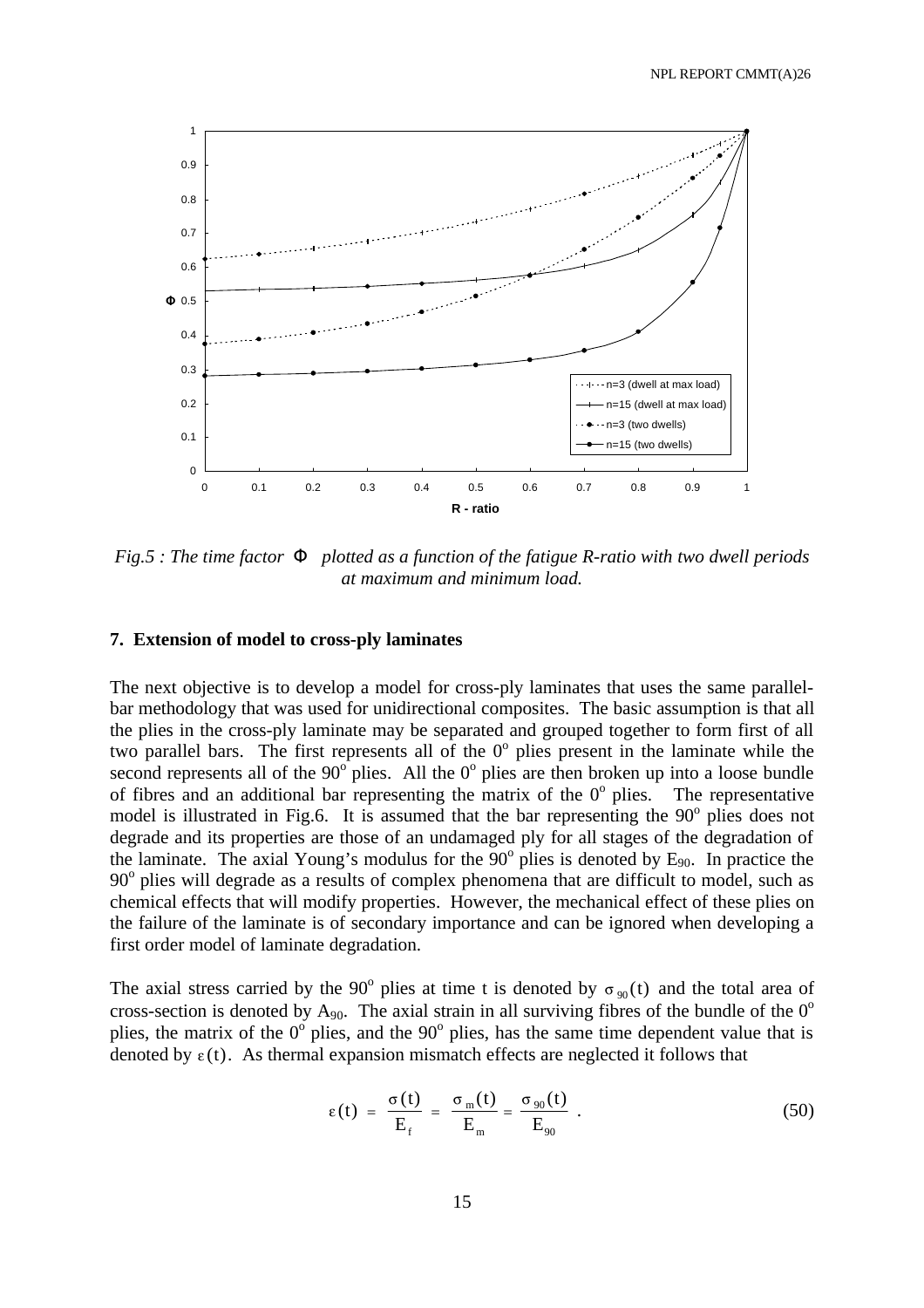



*Fig.6 : Schematic diagram of the representation of a cross-ply laminate*

The balance of forces in the parallel bar model leads to the equilibrium relation

$$
F_{b}(t) + A_{m} \sigma_{m}(t) + A_{90} \sigma_{90}(t) = F(t) . \qquad (51)
$$

The number of surviving fibres in the bundle at time t is again denoted by  $N(t)$  so that the load applied to the bundle at time t may be written

$$
F_b(t) = N(t)A\sigma(t) . \qquad (52)
$$

On substituting (52) into (51) followed by the elimination of  $\sigma_m(t)$  and  $\sigma_{90}(t)$  using (50) it can be shown that the number of fibres surviving at time t is related to the fibre stress  $\sigma(t)$ through the following relation that quantitatively characterises the load sharing that occurs when fibres in the composite fail

$$
\left[\frac{N(t)}{N_0} + \alpha\right] \sigma(t) = \frac{F(t)}{A_b}, \text{ where } \alpha = \frac{V_m E_m}{V_f E_f} + \frac{h_{90}}{h_0} \frac{E_{90}}{V_f E_f}, \qquad (53)
$$

and where  $N_0 = N(0)$  and  $A_b = N_0A$ . The parameters  $h_0$  and  $h_{90}$  are respectively the total thicknesses of the  $0^{\circ}$  and  $90^{\circ}$  plies. It is clear that the use of the parallel bar model to represent cross-ply laminates merely leads to a generalisation of the parameter α defined by  $(5)_2$  for unidirectional laminates to the form defined by  $(53)_2$ .

It is useful to consider the values of the parameter  $\alpha$  that arise when applied to a GRP that is susceptible to static and dynamic fatigue induced by stress corrosion mechanisms in the fibres. For a unidirectional E-glass fibre reinforced 913 epoxy composite having a fibre volume fraction of 0.51 (as measured [8] in the CPD2 Project), using the values  $E_f = 72$  GPa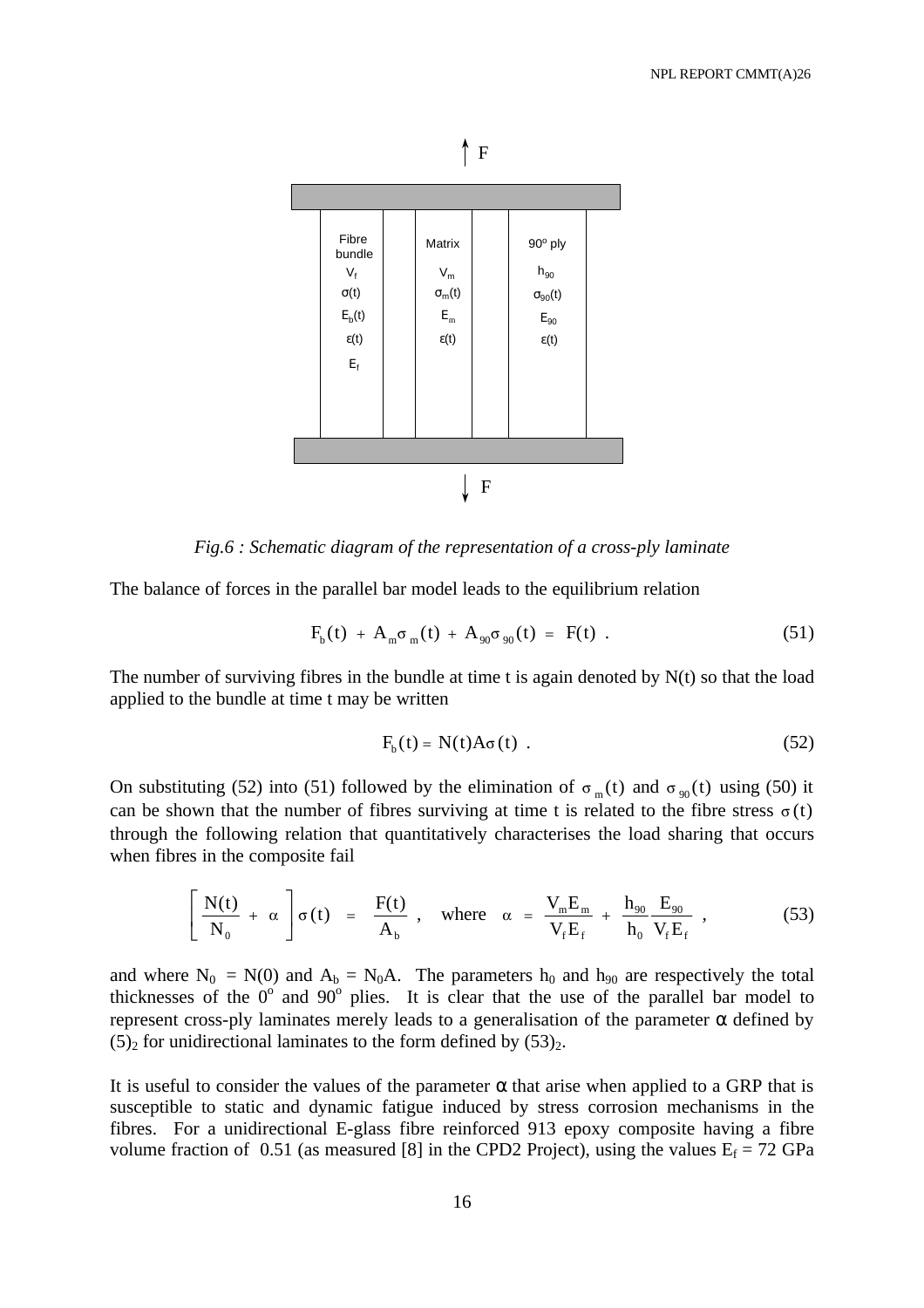and  $E_m = 3.39$  GPa in the relation  $(5)_2$  that is valid for unidirectional composites leads to a value  $\alpha = 0.0452$ . For a  $[0/90]_{4s}$  cross-ply laminate made of the same fibre and matrix materials, but having a fibre volume fraction of 0.565 (as measured in [8]), the relation  $(53)_2$ for the cross-ply laminate leads to a much larger value of  $\alpha = 0.381$ .

The experimental results [8] obtained for unidirectional and cross-ply E-glass fibre/913 epoxy laminates are shown in Fig.7 where the normalised applied load is plotted as a function of the time to failure. It is seen that the cross-ply laminate degrades more rapidly than the UD composite but that both systems seem to tend to the same long time limit. It is now of interest to investigate the behaviour of the model.

In subsequent predictions it is assumed that the Weibull modulus for the initial strength distribution of the fibres is  $m = 8$  and 1000 time integration points were used when solving the differential equation (23). There is some considerable uncertainty regarding the value of n that appears in the fibre defect growth law (12). The approach taken here is to consider first of all two extreme values of  $n = 3$  and  $n = 15$  in order to assess its effect on plots of the form shown in Fig.7 for experimental data. Fig.8 shows the comparison when using a value  $\alpha$  = 0.1 which is between the values  $\alpha$  = 0.0452 and  $\alpha$  = 0.381 relating to the UD and crossply materials used for experimental testing [8]. It should be noted that the results in Fig.8 are plotted as a function of  $\eta t_f$  where  $\eta$  is defined by (20). This avoids having to specify values for parameters that are almost impossible to measure reliably, especially the parameter  $\Lambda$ appearing in the fibre defect growth law (12). Because  $log_{10}(\eta t_f) = log_{10}(\eta) + log_{10}(t_f)$  the predicted plots should correspond to the experimental data apart from a lateral shift that depends upon the value of  $\eta$ . In other words, if the experimental and predicted data are plotted on the same scale then the shape of the measured data and predictions should be the same if the model is accurately representing the measured data.



*Fig.7 : Stress rupture of unconditioned unidirectional and cross-plied E-glass/913 in air.*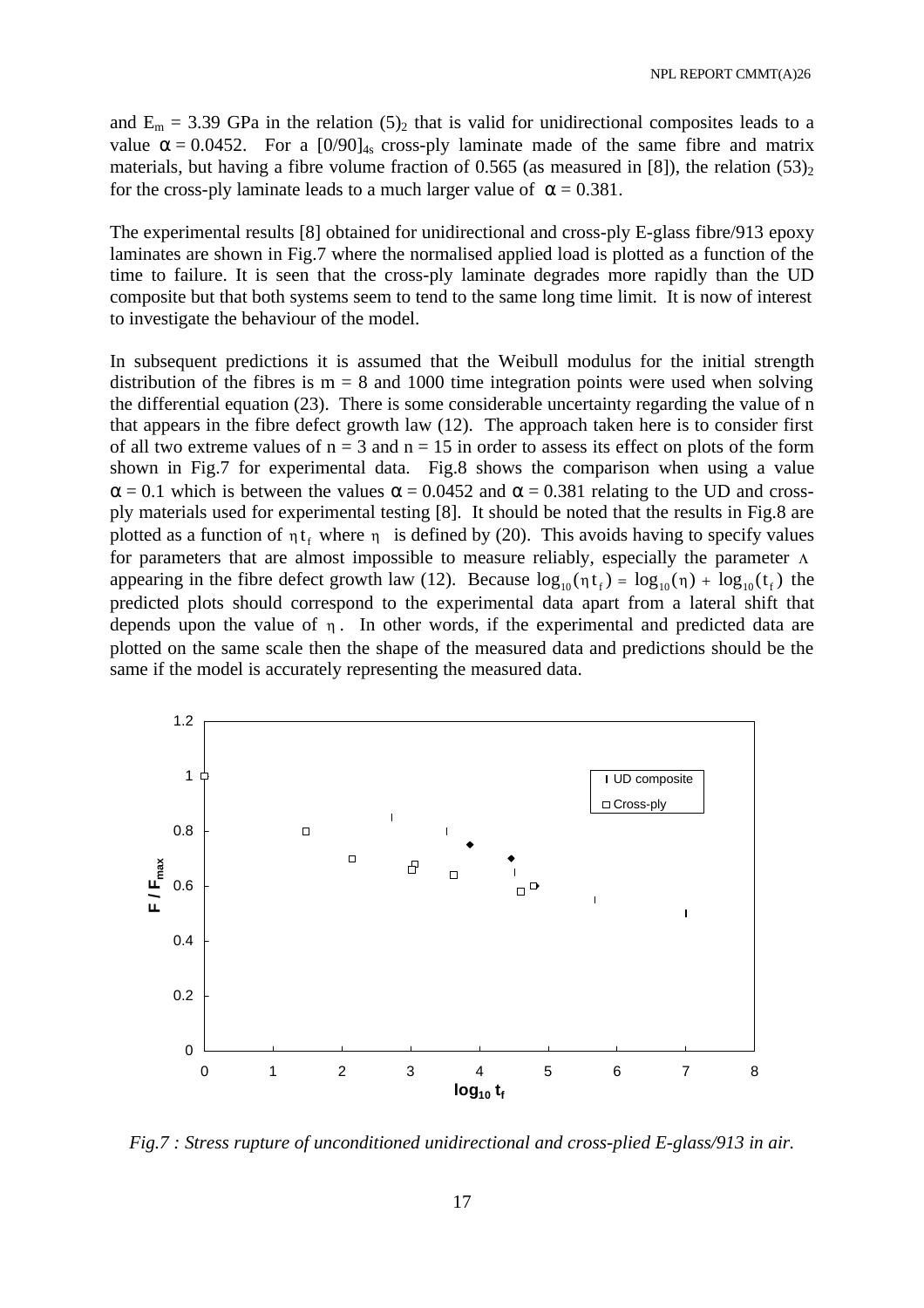

*Fig.8 : Stress-failure time(normalised) plot of unidirectional composite when m = 8 and*   $a = 0.1$ .

By comparing the experimental data in Fig.7 with the predictions in Fig.8 is it clear that the exponent  $n = 15$  is much more representative of the measurements involving 6-7 decades on the time axis when compared with the predictions using  $n = 3$  that only involves 3 decades on the time axis. It is in fact apparent that a larger value than  $n = 15$  would lead to a better fit with the data. For this reason the value  $n = 20$  is now selected.

Using values of  $\alpha$  that are appropriate for the UD and cross-ply laminates given above to predict the stress-rupture behaviour of E-glass/913 epoxy laminates leads to the results given in Fig.9. It is clearly seen that the curves for the UD composite and the cross-ply laminate are almost identical so that the value of  $\alpha$  used hardly affects results when plotted in the form of Fig.9. It is interesting to note that the experimental data given in Fig.7 are not inconsistent with this prediction of the model. The results for UD and cross-ply laminates shown in Fig.7 are seen to converge if the time to failure is large enough. For higher applied loads, leading to smaller times to failure, the UD composites are seen by experiment to degrade less rapidly than cross-ply laminates. While the model predicts the same trend, the difference in predicted behaviour is rather small when compared to the difference in the experimental results shown in Fig.7.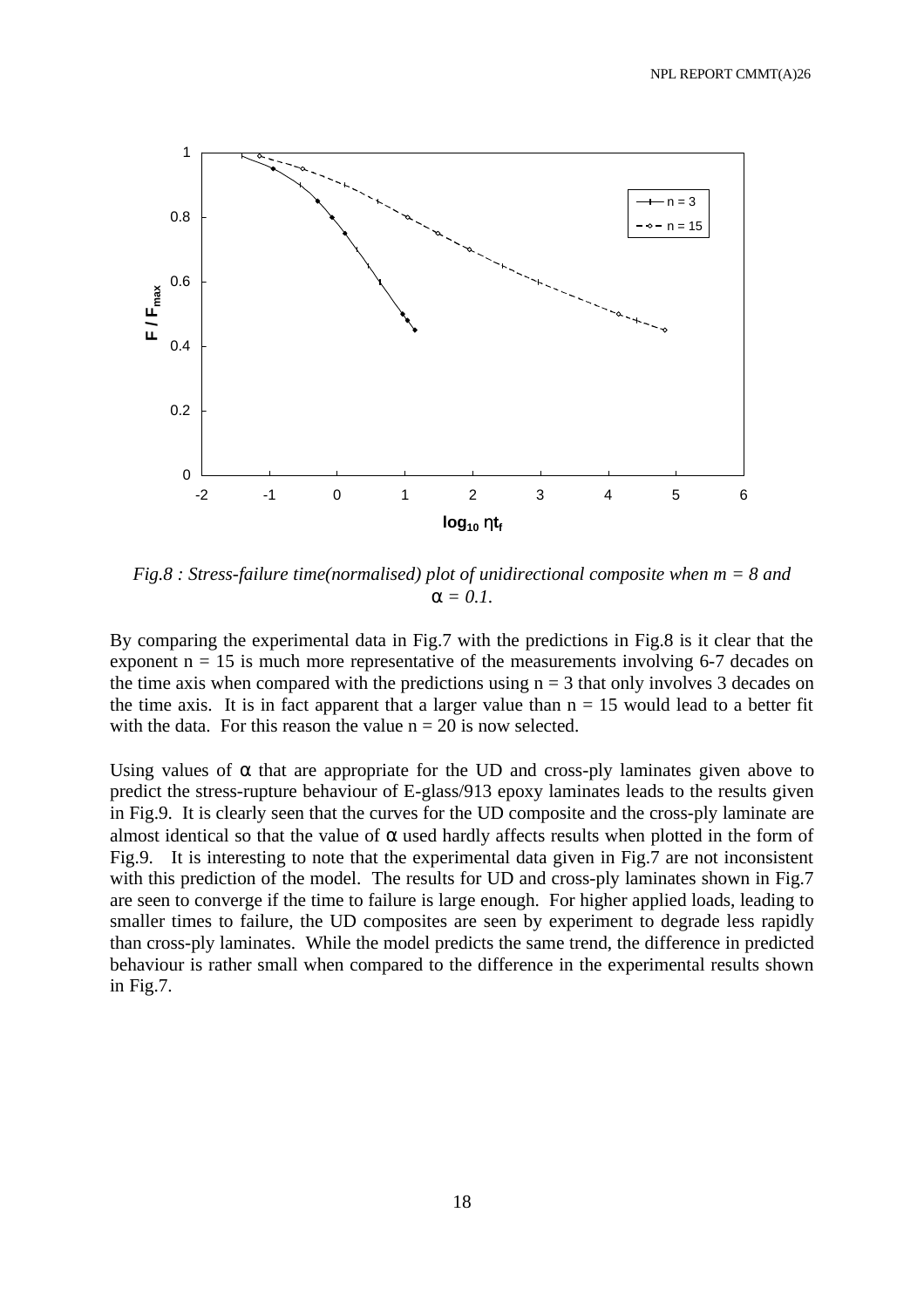

*Fig.9 : Predictions of the stress-rupture behaviour of UD and cross-ply laminated Eglass/913 epoxy composites (m = 8, n = 20).*

## **8. Modelling effects of statistical variability**

It is emphasised that the model used to predict the results of Figs.8 and 9 is deterministic while the experimental data will be subject to scatter. It is useful to consider now the affect of both introducing scatter into the model, and replacing the weak interface model that has been the subject of this report by the model developed for stronger interfaces [9] that simulates statistical variability by including a Monte Carlo approach for the prediction of the behaviour of the  $0^{\circ}$  plies in a cross-ply laminate. It is assumed that the E-glass fibre volume fraction is 0.565, the fibre radius is 8 microns, and that thermal residual stresses are absent. The interfacial shear stress required by the model for strong interfaces is taken as 50 MPa, and the length of fibre/matrix element used in the Monte Carlo simulation is 1 mm. The fibre strength distribution is assumed to be characterised by a Weibull distribution having a Weibull modulus  $m = 8$  and scaling factor 4.06 GPa. The exponent in the fibre defect growth law is taken as  $n = 20$ .

The first task is to estimate the expected initial strength of the laminate. By repeating the simulation of a static strength test five times, a reasonable estimate of average strength is obtained that is used to generate the normalised load  $F/F_{max}$  that is plotted in Fig.10. On the time axis is plotted the dimensionless parameter  $\eta t_f$  where  $\eta$  is the factor defined by (20). The factor  $\eta$  was not used when developing the model for strong interfaces, as an alternative scaling factor was introduced in the software [9]. In order that the predictions of the weak and strong interface models can be directly compared, it is necessary to apply a factor  $\sigma_0^2/E_f^2$ to the times generated by the strong interface model, as described in [9]. The result of comparing the predictions of the strong interface model described in [9] with the weak interface model that is the subject of this report is shown in Fig.10. It appears that both strong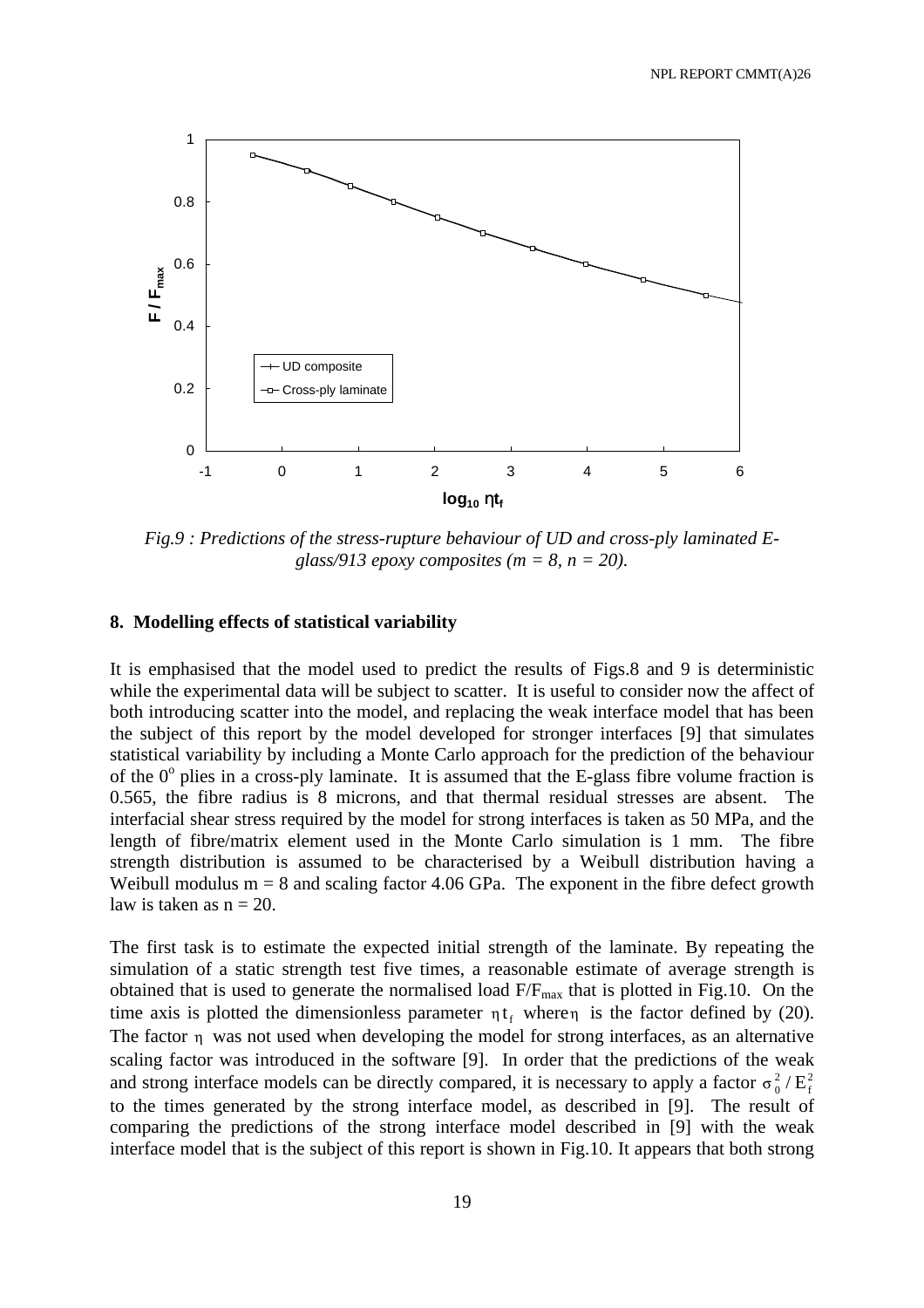and weak models predict the same type of curve, approximately linear with almost the same gradient. The strong interface model leads to longer lifetimes at all applied stress levels, although on a linear scale the difference in lifetime prediction can be up to a factor of 10. A major conclusion from this comparison is that the relatively simple weak interface model described in this report, that can be operated conveniently and quickly on PCs, leads to pessimistic predictions of lifetime, and could be considered as the basis of a design method. The more realistic strong interface model is more difficult to operate and it can take a considerable time performing simulations when the number of fibre/matrix cells used in the Monte Carlo simulation is large.

The other aspect to be considered is the degree of statistical scatter that arises when using the strong interface model. The results shown in Fig.10 indicate that there is some scatter in lifetime prediction, but that its magnitude is smaller than the predicted differences between the strong and weak interface models.



*Fig.10 : Comparison of predictions of the stress rupture behaviour for strong and weak interface models applied to a GRP cross-ply laminate subject to uniaxial tension.*

### **9. Accelerating fatigue testing**

Both static fatigue and dynamic fatigue tests can require considerable time and effort that leads to cost penalties if the results of such tests are used in design procedures. There is, therefore, a strong motive to develop reliable methods of accelerating fatigue tests in order to reduce the costs of testing and data collection. Any reliable method will be based on a model (or models) that attempts to represent the degradation behaviour of composites in service conditions. The materials used for fibre and matrix cannot easily be varied in order to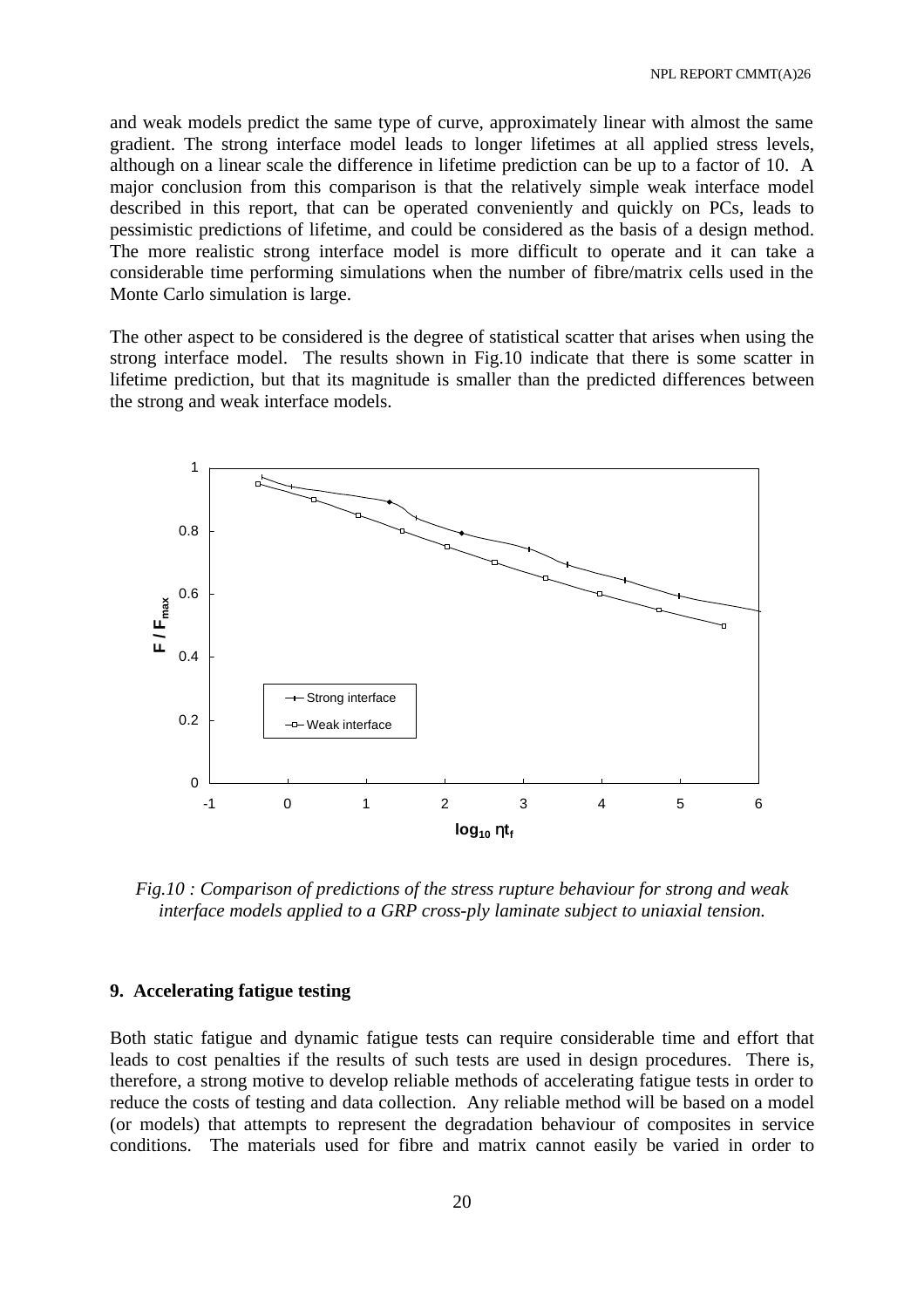accelerate testing, and neither can the environment in which the composite is to operate or be tested. While it might be possible to vary both material and environment in order to accelerate testing, it would require very sophisticated models that are capable of dealing with the chemical aspects of degradation. Models of composites having this capability, and of predicting damage growth and failure, do not yet exist. The only parameters at our disposal that can be used to accelerate testing are the loading parameters, the temperature and concentration of the environment (e.g. moisture), and perhaps the fibre volume fraction of the materials used. The approach taken here is to consider first how loading parameters might be used as a method of accelerating testing, as their effect is thought to be more dominant than temperature especially when chemical effects are not being modelled.

The model developed in this report is the basis of seeking a methodology to accelerate both static and dynamic fatigue tests. Consider first of all the case of dynamic fatigue tests for cases where stress corrosion cracking in fibres is the dominant damage and failure mode. It has been shown in Sections 3-6 of this report that the uniform amplitude fatigue performance of a unidirectional composite can be predicted from static fatigue tests by replacing the time t used in the static test by the time  $\Phi$  t that is relevant to dynamic fatigue tests. Since  $\Phi \le 1$  it is clear that any dynamic fatigue test will require a longer time to reach failure than for the equivalent static fatigue test. The corollary to this result is that if accelerated fatigue testing is desirable then, provided that the dominant damage mechanism is stress corrosion cracking of the fibres, it is recommended that large R-ratios are used if fatigue testing, but it would be better to perform static fatigue tests  $(R=1)$ , followed by the application of the time factor  $\Phi$ where the time t in the static fatigue test is replaced by  $t/\Phi$ . Usually only modest acceleration factors will result, but if the exponent n is large then substantial acceleration factors are clearly attainable (i.e. up to a factor of ten when  $n = 15$ ) as seen from the results in Fig.3. The results of comparing the data in Figs.7-9 does in fact indicate that  $n = 15$  or  $n = 20$  are more realistic values to use than  $n = 3$  and this leads to more substantial acceleration factors.

The next question that arises is whether it is possible for static fatigue tests to be accelerated. The only method of achieving this is to perform tests at high loads so that failure times are relatively short, and then to apply a rule that enables the data collected to be extrapolated to the long lifetimes expected at low loads. The model developed in this report can be used for this type of investigation.

Fig.9 shows the result of using the model described in Sections 3-6 for the case of static loading to predict the dependence of the applied load ratio  $F/F_m$  on the normalised time to failure  $t_f$ . It is seen that for large enough times the plots are almost linear, and that this approximate linearity could be a basis for extrapolating data to longer lifetimes, perhaps one or two time decades longer. The issue of particular interest is how the gradient of these linear approximations are related to the parameters of the model. An examination of the analysis that was used to generate Fig.9, shows that the normalised time to failure is obtained from a complex differential equation (23) that will not yield an analytical result corresponding to a linear approximation. This is not really surprising as the curves in Fig.9 should tend to unity as  $t_f \to 0$  and tend to zero as  $t_f \to \infty$ . Thus a linear approximation cannot be a good one to use across many decades of time, especially in view of the sigmoidal shapes of the curves that are just apparent in Fig.9. It is concluded, therefore, that the suggested linear extrapolation cannot easily be used to develop an accurate accelerated testing methodology for composite endurance. However, the extrapolation of the linear approximation will lead to reasonable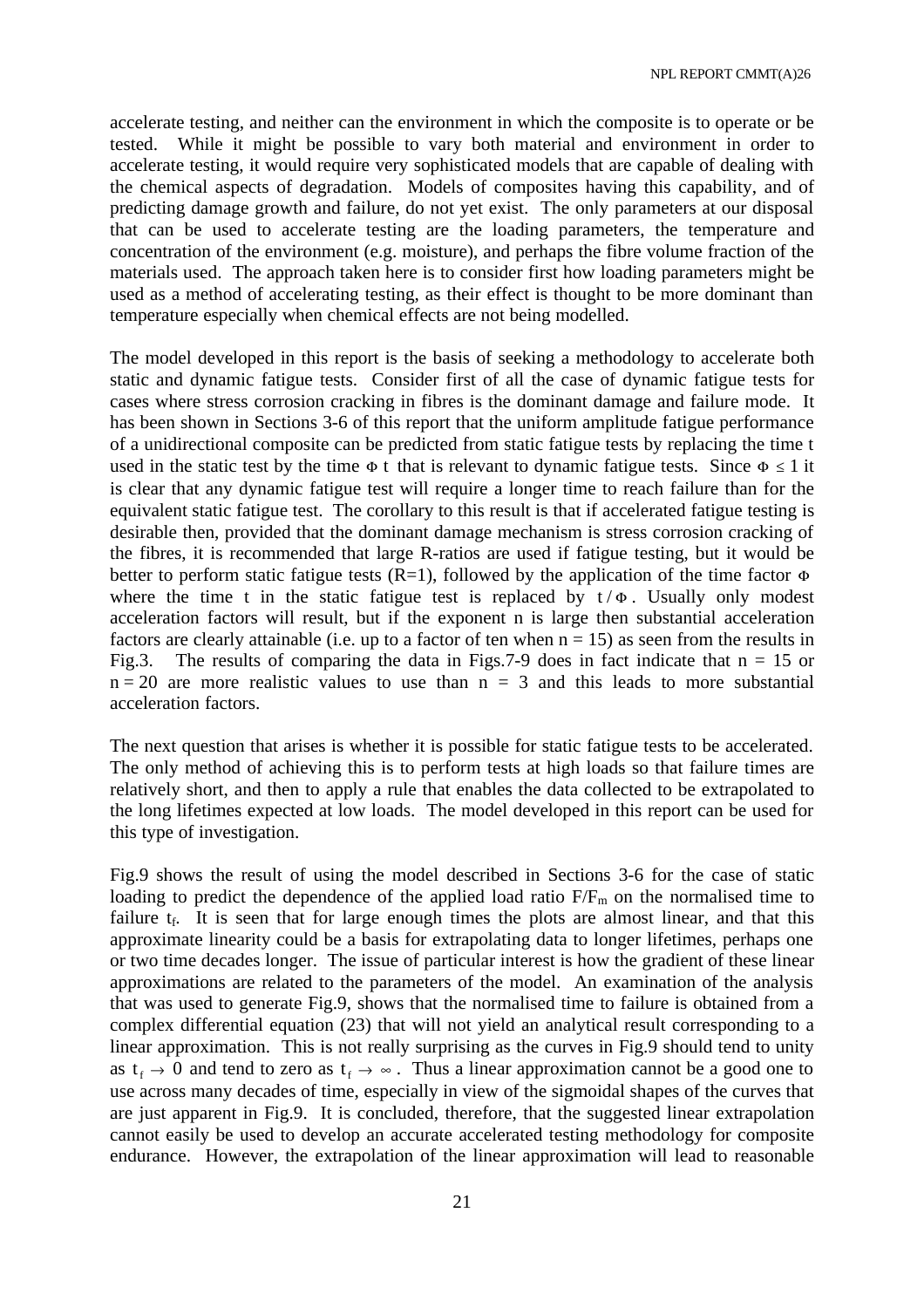results if used over a limited number of time decades, and should lead to conservative estimates of times to failure if extrapolating over many decades. For the case of uniform amplitude fatigue loading, the time factor  $\Phi$  can be applied to this linear interpolation method.

# **10. Conclusions**

- 1. The model developed for the prediction of the degradation of a unidirectional composite arising from stress corrosion cracking in the fibres under general time dependent loading is not suitable for application to high frequency fatigue loading because of excessive computing times and the associated accumulation of rounding errors.
- 2. For the case of uniform amplitude fatigue loading the model can, however, be used to develop a very convenient method of predicting composite degradation. The methodology applies a factor  $\Phi$  ( $\leq$  1) to the time variable in order that degradation data for fixed applied loads can be used to predict degradation during uniform amplitude fatigue loading. The value of the factor  $\Phi$  depends on the fatigue R-ratio, the exponent n appearing in the defect growth law (12), and on the nature of the fatigue cycle where sinusoidal and saw-tooth cycles (with dwell periods at maximum and/or minimum load) have been considered.
- 3. In principle, as the use of the factor  $\Phi$  in conjunction with degradation data for the special case of fixed loading avoids having consider fatigue loading, the methodology described, once validated, has potential for assessing the degradation of unidirectional composites without having to conduct difficult time-consuming and expensive tests.
- 4. The weakly bonded model of lifetime and residual strength prediction can be extended from UD composites to the case of cross-ply laminates.
- 5. When comparing predictions of stress-rupture performance of the weak interface model with those of a strong interface model that requires Monte Carlo simulations, it is seen that the relatively simple and easy to use weak interface model leads to pessimistic predictions of lifetime. The weak interface model thus has some potential for use when developing new design methods for lifetime prediction.
- 6. An examination of the weak interface model, and its application to fatigue loading, has shown that there are some opportunities for accelerated testing that must be based on the model when interpreting measured data obtained from short term tests in a way that predicts long term behaviour. The modelling results indicate that any prediction of behaviour over long periods of time based on a linear extrapolation of lifetime data could be subject to a significant degree of uncertainty, but that the approach, leading to conservative estimates of lifetime, could be exploited in design.
- 7. While a modelling framework, that appears to be consistent with the trends of experimental results, has been established for the prediction of the effect of static and fatigue loading of unidirectional and laminated GRP composites subject to stress corrosion failure of the fibres, there remain significant gaps in capability that would have to be filled before a truly predictive methodology can be considered to have been established. One glaring lack in capability is the actual prediction of lifetime using time as the variable rather than the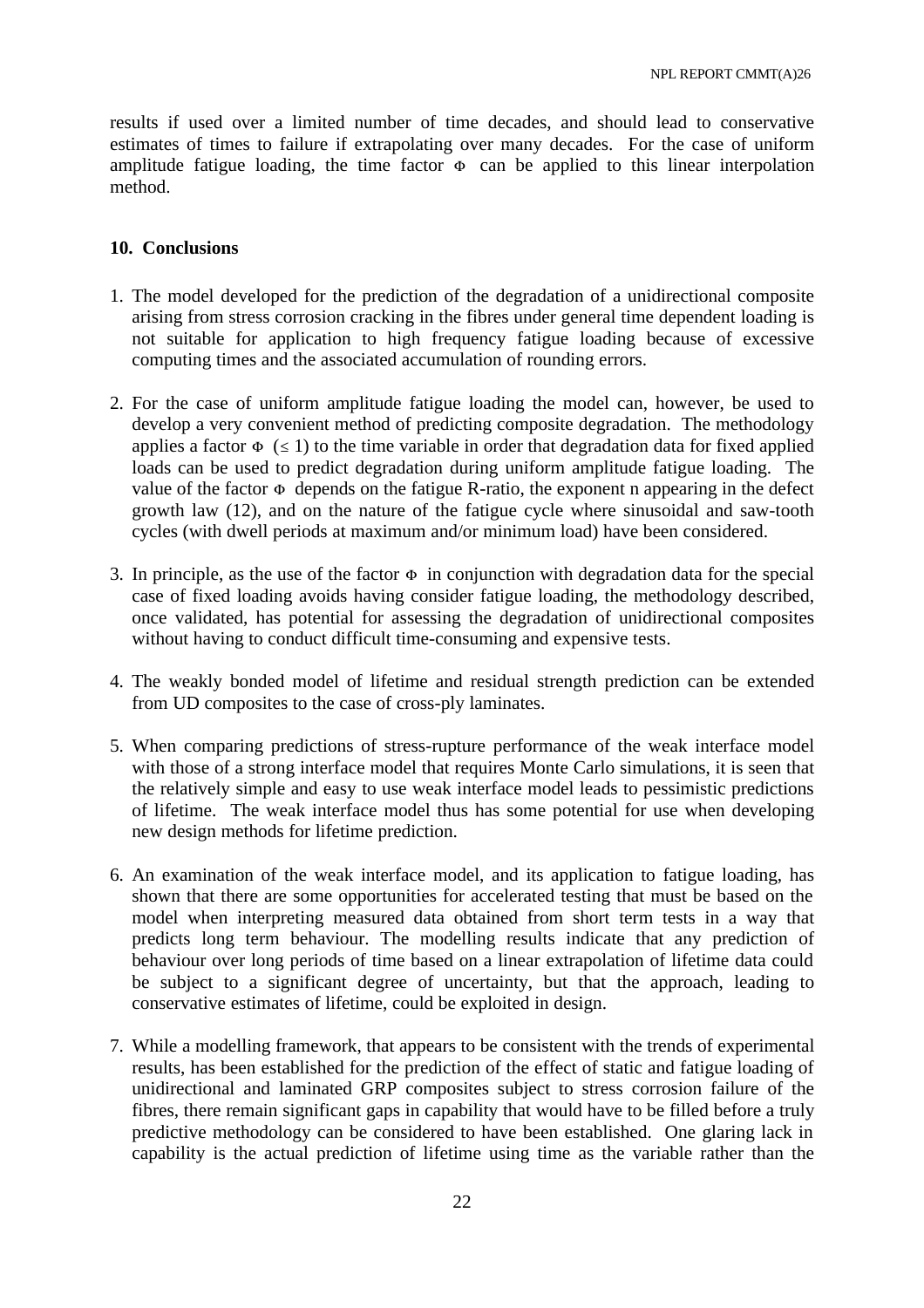dimensionless reduced time  $\eta t$  which absorbs all the parameters needed by physical modelling that are very difficult, if not impossible, to measure directly. This is the major problem that confronts the development of physically based approaches to life prediction methodology, and a realistic assessment must conclude that it is highly unlikely that the problem will be solved on short timescales.

### **Acknowledgement**

The report was prepared as part of the research undertaken for the Department of Trade and Industry funded project on 'Composites Performance and Design - Life Assessment and Prediction'.

### **References**

- 1. McCartney, L.N., 'Model of composite degradation due to environmental damage', NPL Report CMMT(A)124, September 1998.
- 2. McCartney, L.N., 'Analytical model for debonded interfaces associated with fibre fractures or matrix cracks', in Proc. ICCM-12, Paris, July 1999.
- 3. McCartney, L.N., 'Simulation of progressive fibre failure during the tensile loading of unidirectional composites', NPL Report CMMT(A)212, August 1999.
- 4. Metcalfe, A.G., Gulden, M.E. and Schmitz, G.K., Glass technology, **12**, (1971), 15-23.
- 5. Weibull, W., 'A statistical distribution function of wide applicability', Journal of Applied Mechanics, **19**, (1951), 293-297.
- 6. Churchhouse, R.F., 'Handbook of Applicable Mathematics', Vol. 3 on 'Numerical Methods', series edited by W Ledermann, John Wiley and Sons, Chichester - New York - Brisbane - Toronto, 1981, pp. 319-321.
- 7. Sims, G.D. and Gladman, D.G., 'A framework for specifying the fatigue performance of glass fibre reinforced plastics', NPL Report DMA(A)59, Dec. 1982.
- 8. W.R.Broughton, M.J.Lodeiro & S.Maudgal, 'Accelerated test methods for assessing environmental degradation of composite laminates', NPL Report CMMT(A)251, November 2000.
- 9. L.N.McCartney, 'Simulation of progressive damage formation and failure during the loading of composites', NPL Report MATC(A)20, May 2001.